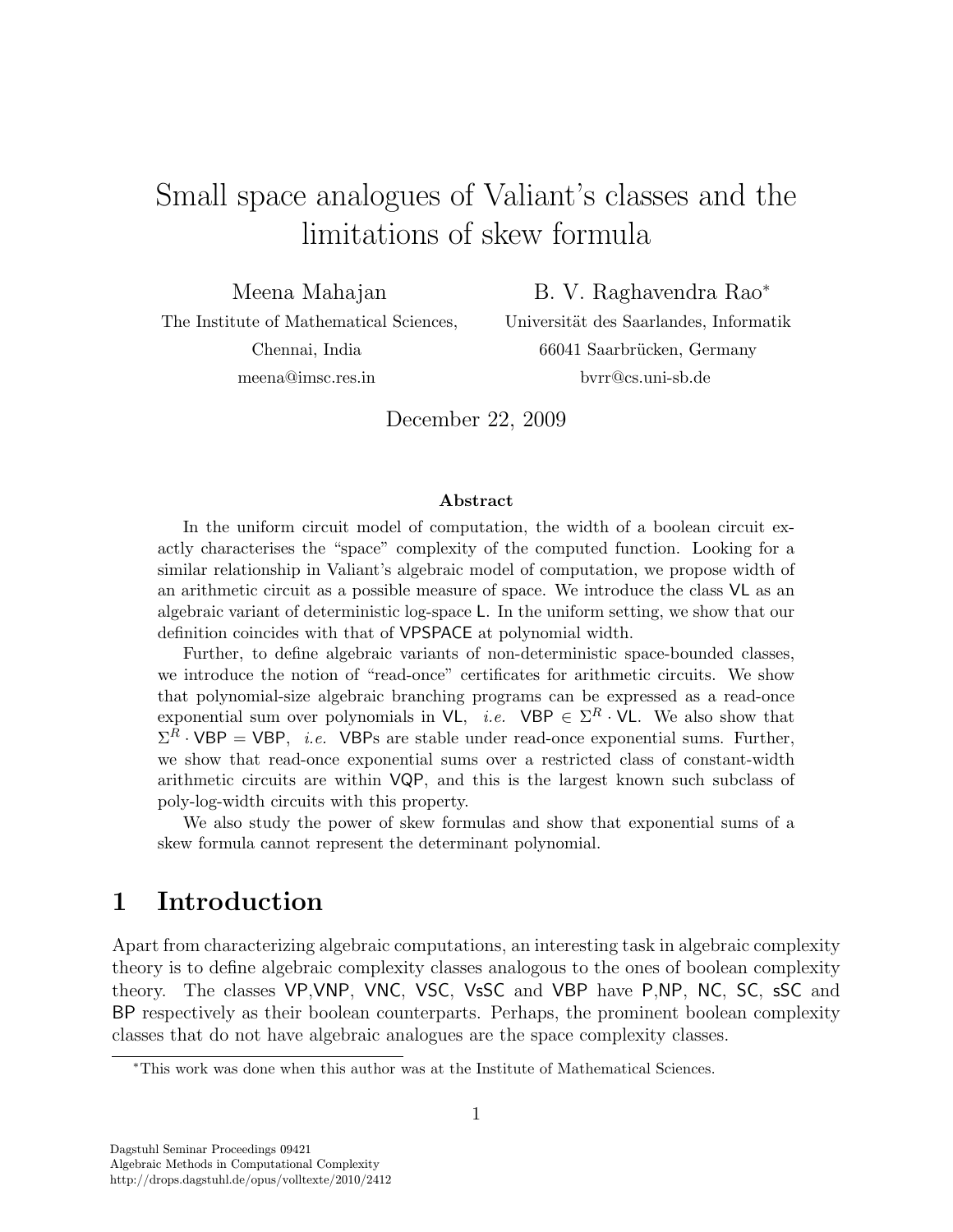The main obstacle in this direction is defining a "right" measure for space. Two obvious choices are: 1) the number of arithmetic "cells" or registers used during the course of computation (i.e., the unit-space model), and 2) the size of a succinct description of the polynomials computed at each cell. A third choice is the complexity of computing the coefficient function for polynomials in the family. All three of these space measures have been studied in the literature, [Val76, NW95, Mic89, dN06, KP07b, KP07a], with varying degrees of success. In particular, the models of [Mic89, KP07b, KP07a] when adapted to logarithmic space are too powerful to give meaningful insights into small-space classes, whereas the model of [dN06] as defined for log-space is too weak.

The main purpose of this paper is to propose yet another model for describing spacebounded computations of families of polynomials. Our model is based on the width of arithmetic circuits, and captures both succinctness of coefficients and ease of evaluating the polynomials. We show that our notion of space  $VSPACE(s)$  coincides with that of [KP07b, KP07a] at polynomial space with uniformity (Theorem 7), and so far avoids the pitfalls of being too powerful or too weak at logarithmic space.

Continuing along this approach, we propose a way of describing non-deterministic spacebounded computation in this context. The specific motivation for this is to obtain an algebraic analogue of the class non-deterministic log-space NL as well as an analogue of the result that VNP =  $\Sigma \cdot \text{VP}$ . Again, there is a well-known model for NL that easily carries over to the arithmetic setting, namely polynomial-size branching programs BP. But we are unable to compare VBP even with our version of VL. Our model here for NL is based on read-once certificates, which also provide the correct description of NL in terms of L in the Boolean world. We show that the arithmetization of this model,  $\Sigma^R \cdot \mathsf{VL}$ , does contain arithmetic branching programs (Theorem 14).

Surprisingly, we are unable to show the converse. In fact, we are unable to show a good upper bound on the complexity of read-once certified log-space polynomial families. This raises the question: Is the read-once certification procedure inherently too powerful? We show that this is not always the case; for branching programs, read-once-certification adds no power at all (Theorem 18). Similarly, for polylog-width circuits where the syntactic degree is bounded by a polynomial, read-once certification does not take us beyond VQP (Theorem 21). Further, if the circuit is multiplicatively disjoint and of constant width, then read-once certification does not take us beyond VP.

We also study the class of polynomial size skew formulas, denoted **SkewF**. The motivation for this study arises from Valiant's characterisations of the classes VP and VNP (see [Val79]). Valiant proved that every polynomial  $p(X) \in \text{VNP}_\mathbb{K}$  (where K is an arbitrary ring), and in particular every polynomial in  $VP_{\mathbb{K}}$ , can be written as  $p(X) = \sum_{e \in \{0,1\}^m} \phi(X, e)$ , where the polynomial  $\phi$  has an arithmetic formula of polynomial size. We know that the class of "Permanent" (see e.g.  $\text{Bür00}$ ) polynomials is complete for VNP. It is also known  $\text{Total91}$ that the class "Determinant" is equivalent to skew circuits of polynomial size. The question we ask is: can we prove a similar equivalence in the case of skew circuits? That is, can we write polynomials computed by skew circuits as an exponential sum of polynomials computed by skew formulae? We show that this is not possible, by showing that any polynomial which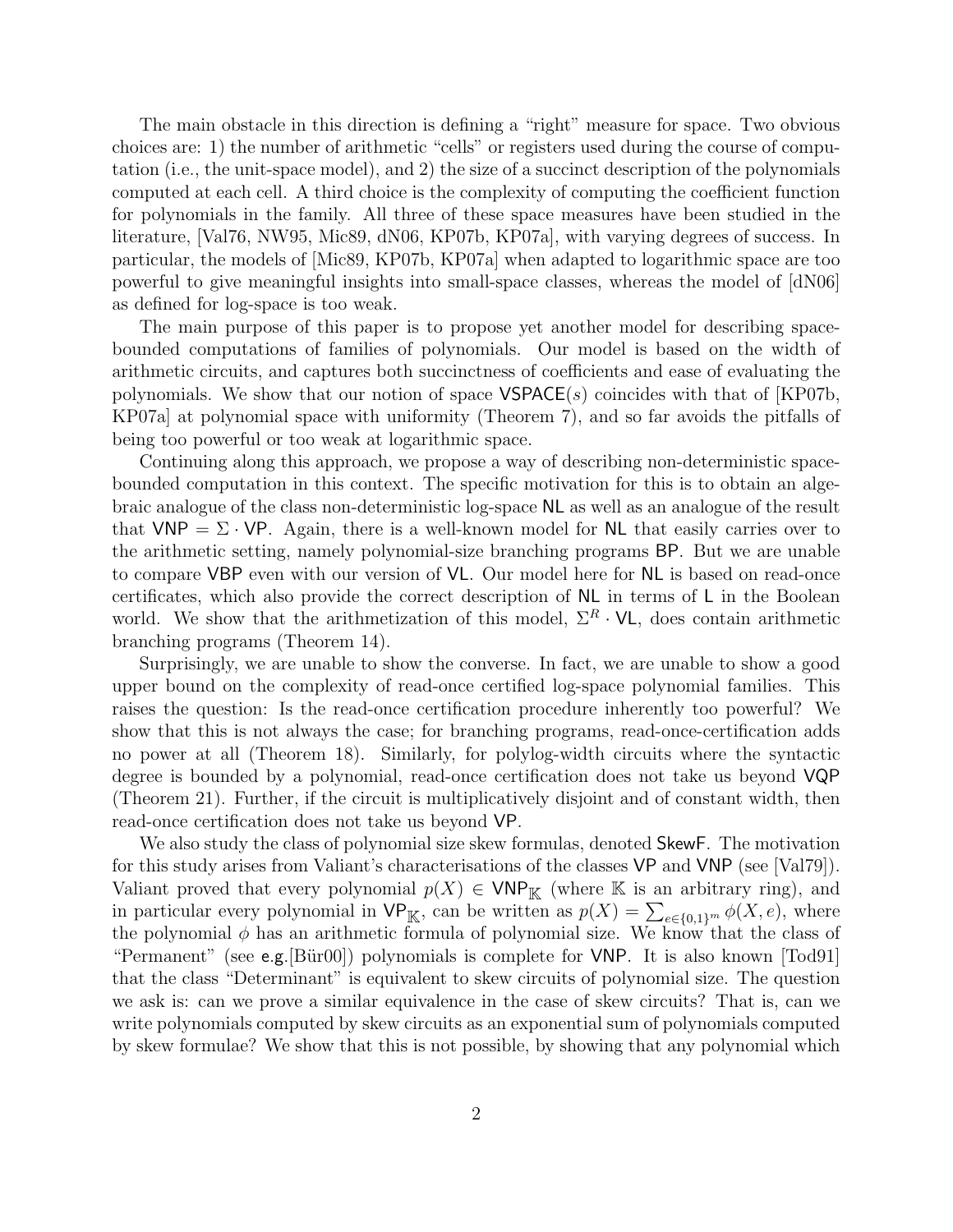is expressible as an exponential sum of a skew formula can again be represented by a skew formula.

The rest of the paper is organized as follows: Section 3 gives a detailed account of existing notions of space for algebraic computation and introduces circuit width as a possible measure of space. In section 4 we introduce the notion of read- once certificates and readonce exponential sums. Section 5 contains upper bounds for read-once exponential sums of some restricted circuit classes. In section 6 we present the limitations of skew formulas.

# 2 Preliminaries

We use standard definitions for complexity classes such as polynomial space **PSPACE**, NC, L, NL and LogCFL (see e.g. [Vol99],[AB09]).

An arithmetic circuit over a ring  $\langle K, +, \times, 0, 1 \rangle$  is a directed acyclic graph C, where vertices with non-zero in-degree are labelled from  $\{+, \times\}$ , and vertices of zero-in-degree (called *leaf* nodes) are labelled from  $X \cup \mathbb{K}$ , where  $X = \{x_1, \ldots, x_n\}$  is the set of variable inputs to the circuit. An output node of  $C$  is a node of zero out-degree, and it computes a polynomial in  $K[X]$ . (A circuit can have more than one output node, thus computing a set of polynomials.)

The following definitions apply to both arithmetic and boolean circuits, hence we simply use the term circuit. The *depth* of a circuit is the length of a longest path from a leaf node to an output node, its size is the number of nodes and edges in it, and its width, if it is a layered circuit, is the maximum number of nodes at any particular layer. We assume that all output nodes appear at the last layer.

Polynomial size poly-log depth Boolean circuits form the class  $NC$ ;  $NC<sup>1</sup>$  is the subclass of log-depth circuits and is known to be contained in L. Polynomial size poly-log width boolean circuits form the class  $SC$ ;  $SC<sup>0</sup>$  is the subclass of constant-width circuits and  $SC<sup>1</sup>$  is the subclass of log-width circuits. It is known that  $SC^0$  equals  $NC^1$  ([Bar89]) and uniform  $SC<sup>1</sup>$  equals L.

An arithmetic (resp. Boolean) circuit  $C$  is said to be *skew* if for every multiplication gate  $f = g \times h$  (resp.  $\wedge$  gate  $f = g \wedge h$ ), either h or g is in  $X \cup K$ . C is said to be weakly skew if for every  $f = g \times h$ , either the edge  $(g, f)$  or  $(h, f)$  is a bridge in the circuit, i.e removing the edge disconnects its end-points in the resulting the circuit. Poly-size Boolean skew circuits are known to characterise NL ([Ven92]).

An *algebraic branching program* (BP for short) over a ring  $K$  is a layered directed acyclic graph, where edges are labelled from  $\{x_1, \ldots, x_n\} \cup \mathbb{K}$ . There are two designated nodes, s and t, where s has zero in-degree and t has zero out-degree. The size of a BP is the number of nodes and edges in it and the width is the maximum number of nodes at any layer. The length of a BP is the number of layers in it. The depth of a BP B equals  $1 + \text{length}(B)$ . The polynomial  $P$  computed by a BP is the sum of weights of all s-t paths in  $P$ , where weight of a path is the product of all edge labels in the path. We will also consider multi output BPs, where the above is generalised in the obvious way to several nodes  $t_1, t_2, \ldots, t_m$  existing at the last level. Note that BPs can be simulated by skew circuits and vice versa with a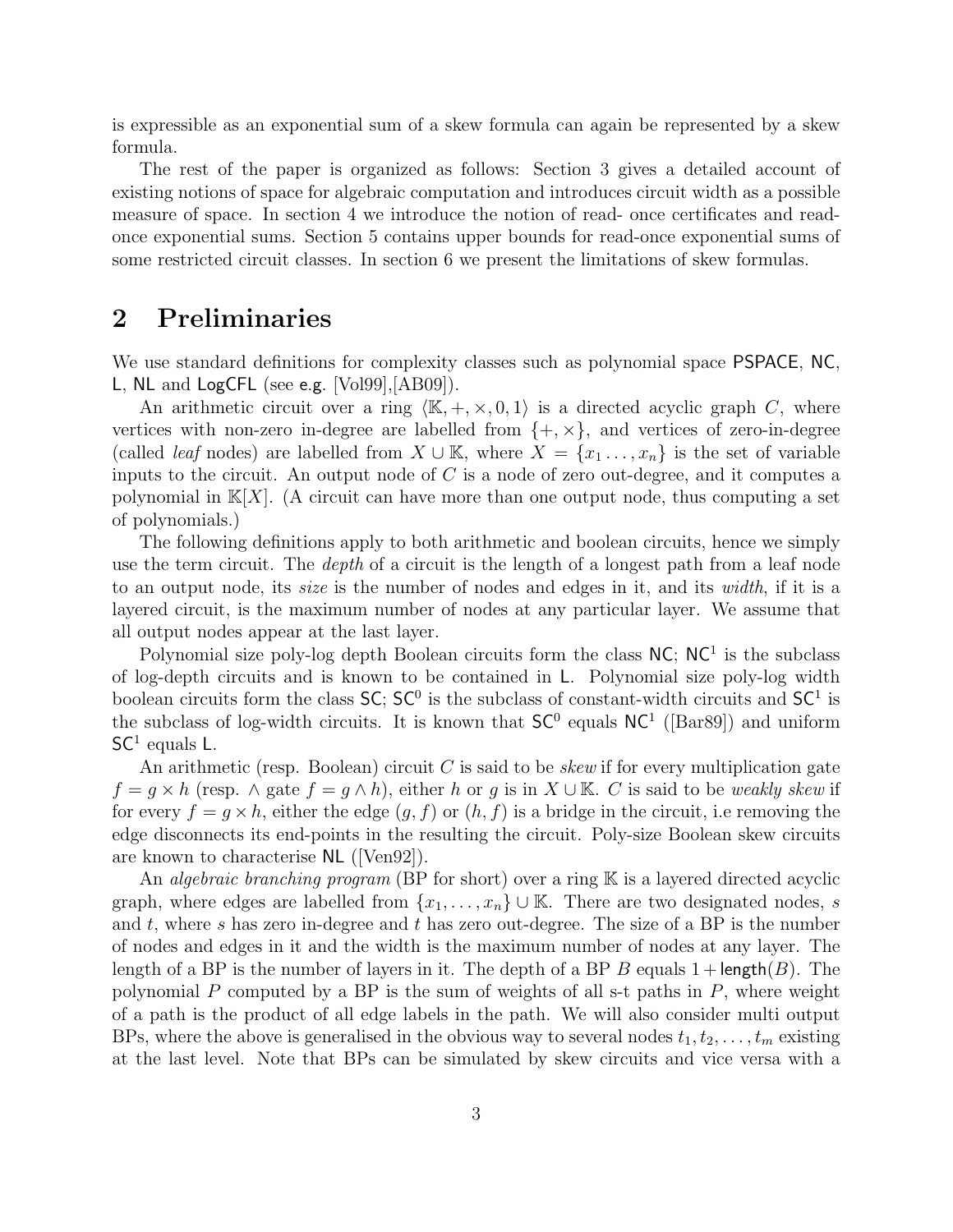constant blow up in the width.

VP denotes the class of families of polynomials  $(f_n)_{n\geq 0}$  such that  $\forall n\geq 0$ 

- $f_n \in \mathbb{K}[x_1, \ldots, x_{u(n)}],$  where  $u \le \text{poly}(n)$
- deg $(f_n)$  < poly $(n)$
- $f_n$  can be computed by a polynomial size arithmetic circuit.

 $VP_e$  is the sub-class of VP corresponding to poly-size arithmetic formula (*i.e.* circuits with out-degree at most 1, also called *expressions*). If  $f_n$  can be computed by arithmetic circuits with the resource bounds the same as  $NC<sup>1</sup>$  or  $SC<sup>1</sup>$ , then we say the family is in  $VNC<sup>1</sup>$ or VSC<sup>0</sup> or VSC<sup>1</sup> respectively. It is known that  $VP_e$  is the same as VNC<sup>1</sup>. If the circuits computing  $f_n$  have quasipolynomial size  $2^{\log^c n}$ , we say that  $\{f_n\}$  is in the class VQP.

A polynomial family  $(f_n)_{n\geq 0}$  is in VNP if there exists a family  $(g_\ell)_{n\geq 0}$  in VP such that  $f_n(X) = \sum_{e \in \{0,1\}^m} g_n(X,e)$ , where m is bounded by  $\mathsf{poly}(n)$ .

We let VBP and VBWBP stand for classes corresponding to poly-size BPs of poly and constant width, respectively. Without loss of generality, we can treat these classes as skew circuits. ([MP06])

Let C be a complexity class defined in terms of Turing machines. A circuit family  $(B_n)_{n>0}$ is said to be C-uniform, if the direct connection language for  $B_n$  can be decided in C. (see [Vol99])

# 3 Notion of space for arithmetic computations?

In the case of boolean computations, the notion of "width" of a circuit captures the notion of space in the Turing machine model (under certain uniformity assumptions). In the case of arithmetic computations, defining a notion of "space bounded computation" seems to be a a hard task.

### 3.1 Previously studied notions

One possible measure for space is the number of arithmetic "cells" or registers used in the course of computation (i.e., the unit-space model). This measure of space was considered by Valiant way back in 1976 and later by Nisan and Wigderson ([Val76, NW95]). This was in the context of time-space trade-offs for arithmetic straight-line programs. Subsequently, Michaux [Mic89] showed that with this notion of space, any language that is decided by a machine in the Blum-Shub-Smale model of computation (a general model for algebraic computation capturing the idea of computation over reals,  $[BCSS97]$ ; see also  $[Büro0]$  can also be computed using  $O(1)$  registers. Hence there is no space-hierarchy theorem under this space measure.

Another possible measure is the size of a succinct description of the polynomials computed at each cell. In [dN06], Naurois introduced a notion of weak space in the Blum-Shub-Smale model, and introduced the corresponding log space classes  $LOGSPACE<sub>W</sub>$  and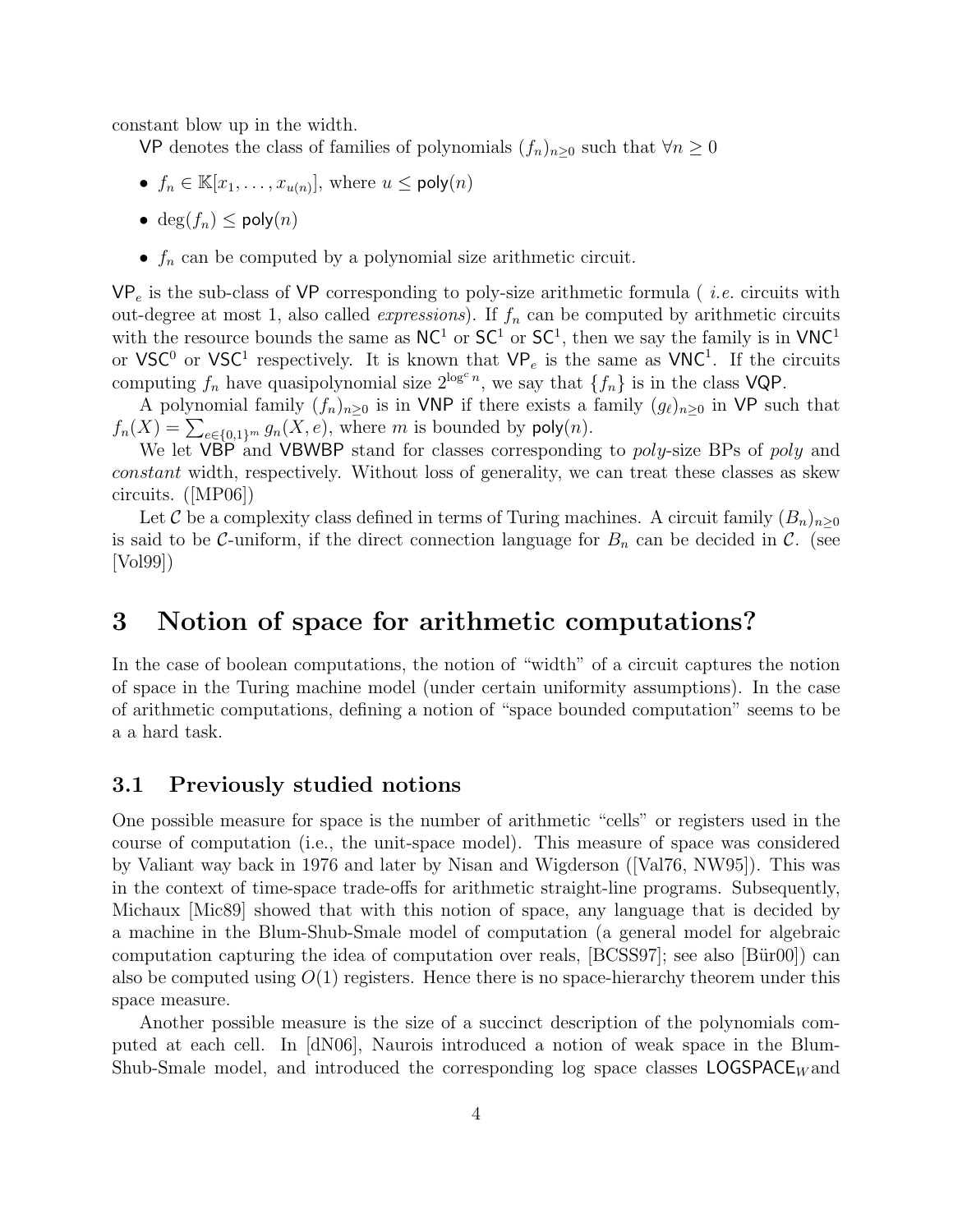**PSPACE** $_W$ . This is in fact a way of measuring the complexity of succinctly describing the polynomials computed by or represented at each "real" cell. Though this is a very natural notion of "succinctness" of describing a polynomial, this definition has a few drawbacks:

- 1. LOGSPACE<sub>W</sub> seems to be too weak to contain even  $NC^1$  over R, which is in contrast to the situation in the Boolean world.
- 2. The polynomials representable at every cell have to be "sparse", i.e., the number of monomials with non-zero coefficients should be bounded by some polynomial in the number of variables.

The second condition above makes the notion of weak space very restrictive if we adapt the definition to the Valiant's algebraic computation model. This is because the corresponding log-space class in this model will be computing only sparse polynomials, but in the nonuniform setting sparse polynomials are known to be contained in a highly restrictive class called skew formula (see Section 6), which is in fact a proper subclass of constant depth arithmetic circuits (i.e.,  $VAC<sup>0</sup>$ ).

Koiran and Perifel ([KP07b, KP07a]) suggested another notion of polynomial space for Valiant's ( $\text{Val}(\text{Val}(\mathcal{V}) \mid \text{Val}(\mathcal{V}))$  classes. The main purpose of their definition was to prove a transfer theorem over  $\mathbb R$  and  $\mathbb C$ . Under their definition Uniform-VPSPACE (the non-uniform counterpart can be defined similarly) is defined as the set of families  $(f_n)$  of multivariate polynomials  $f_n \in F[x_1, \ldots, x_{u(n)}]$  with integer coefficients such that

- $u(n)$  is bounded by a polynomial in n.
- Size of coefficients of  $f_n$  is bounded by  $2^{poly(n)}$ .
- Degree of  $f_n$  is bounded by  $2^{poly(n)}$ .
- Every bit of the coefficient function of  $f_n$  is computable in PSPACE.

In [KP07b], it was observed that the class **VPSPACE** is equivalent to the class of polynomials computed by arithmetic circuits of polynomial depth and exponential size. Such Boolean circuits compute exactly PSPACE, hence the name VPSPACE. Thus one approach to get reasonable smaller space complexity classes is to generalize this definition. We can consider VSPACE(s(n)) to consist of families  $(f_n)_{n\geq 1}$  of polynomials satisfying the following:

- $f \in \mathbb{Z}[x_1,\ldots,x_{u(n)}],$  where  $u(n)$ , the number of variables in  $f_n$ , is bounded by some polynomial in n.
- Degree of  $f_n$  is bounded by  $2^{s(n)}$ .
- The number of bits required to represent each of the coefficients of  $f_n$  is bounded by  $2^{s(n)}$ , *i.e.* the coefficients of  $f_n$  are in the range  $[-2^{2^{s(n)}}, 2^{2^{s(n)}}]$
- Given *n* in unary, an index  $i \in [1, 2^{s(n)}]$ , and a monomial M, the *i*th bit of the coefficient of M in  $f_n$  is computable in  $\mathsf{DSPACE}(s(n)).$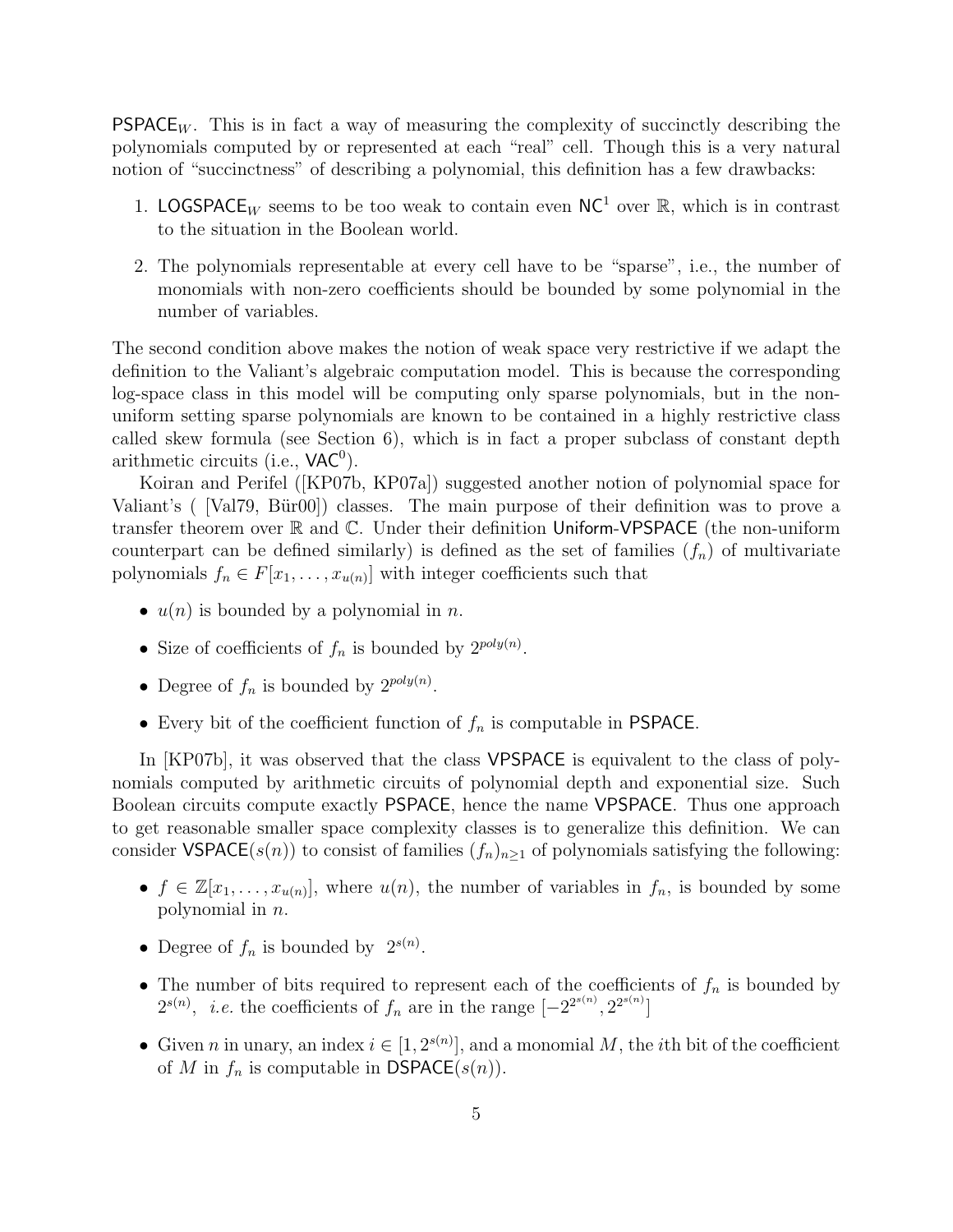It is easy to see that with this definition, even the permanent function  $PERM_n$  is in log-space. Thus  $VSPACE(log n)$  would be too big a class to be an arithmetic version of log-space. The reason here is that this definition, unlike that of [dN06], goes to the other extreme of considering only the complexity of coefficient functions and ignores the resource needed to compute and add the monomials with non-zero coefficients. The relationship between the complexity of coefficient functions and the polynomials themselves is explored more thoroughly in [Mal07].

### 3.2 Defining VPSPACE in terms of circuit width

In this section we propose width of a (layered) circuit, with additional conditions on the number of variables, the degree and the coefficient size, as a possible measure of space for arithmetic computations.

**Definition 1** Let VWIDTH(S) (with  $S = S(n)$ ) be the class of polynomial families  $(f_n)_{n>0}$ with the following properties,

- The number of variables  $u(n)$  in  $f_n$  is bounded by  $poly(n)$
- $f_n \in \mathbb{Z}[x_1,\ldots,x_{u(n)}],$  i.e  $f_n$  has only integer coefficients
- $\deg(f) \le \max\{2^{S(n)}, \text{poly}(n)\}.$
- The coefficients of  $f_n$  are representable using  $\max\{2^{S(n)}$ , poly $(n)\}$  many bits.
- $f_n$  is computable by an arithmetic circuit of width  $S(n)$  and size  $\max\{2^{S(n)}, \text{poly}(n)\}.$

Further, if the arithmetic circuits in the last condition are  $DSPACE(S)$ -uniform, we call the family  $Uniform\text{-}\text{VWIDTH}(S)$ .

**Remark 2** For  $i \geq 2$  VWIDTH( $\log^i n$ ) is very close to VSC<sup>i</sup> though they are different for the following reasons:

- Polynomials in VWIDTH( $log<sup>i</sup> n$ ) can have degree  $O(2^{\log^i n})$ , whereas degree of polynomials in  $\mathsf{VSC}^i$  is bounded by  $\mathsf{poly}(n)$ .
- Coefficients of VWIDTH( $log^i n$ ) are integers and their size is bounded by  $O(2^{\log^i n})$ , whereas  $\mathsf{VSC}^i$  can have arbitrary coefficients.

However, when  $i = 0, 1$  they coincide, if we restrict the polynomials in  $VSC^0$  and  $VSC^1$  to have only integer coefficients. Also, it is easy to see that VWIDTH( $\log^i n$ ) and VsSC<sup>i</sup> are different. Apart from the above two, another major difference between them is:

• The circuits in VWIDTH( $log<sup>i</sup> n$ ) can have super-polynomial syntactic degree.

We show in Theorem 7 below that with this definition, uniform **VWIDTH(poly)** coincides with uniform VPSPACE as defined in [KP07b]; thus polynomial width indeed corresponds to polynomial space. Motivated by this equivalence, we define the following complexity classes: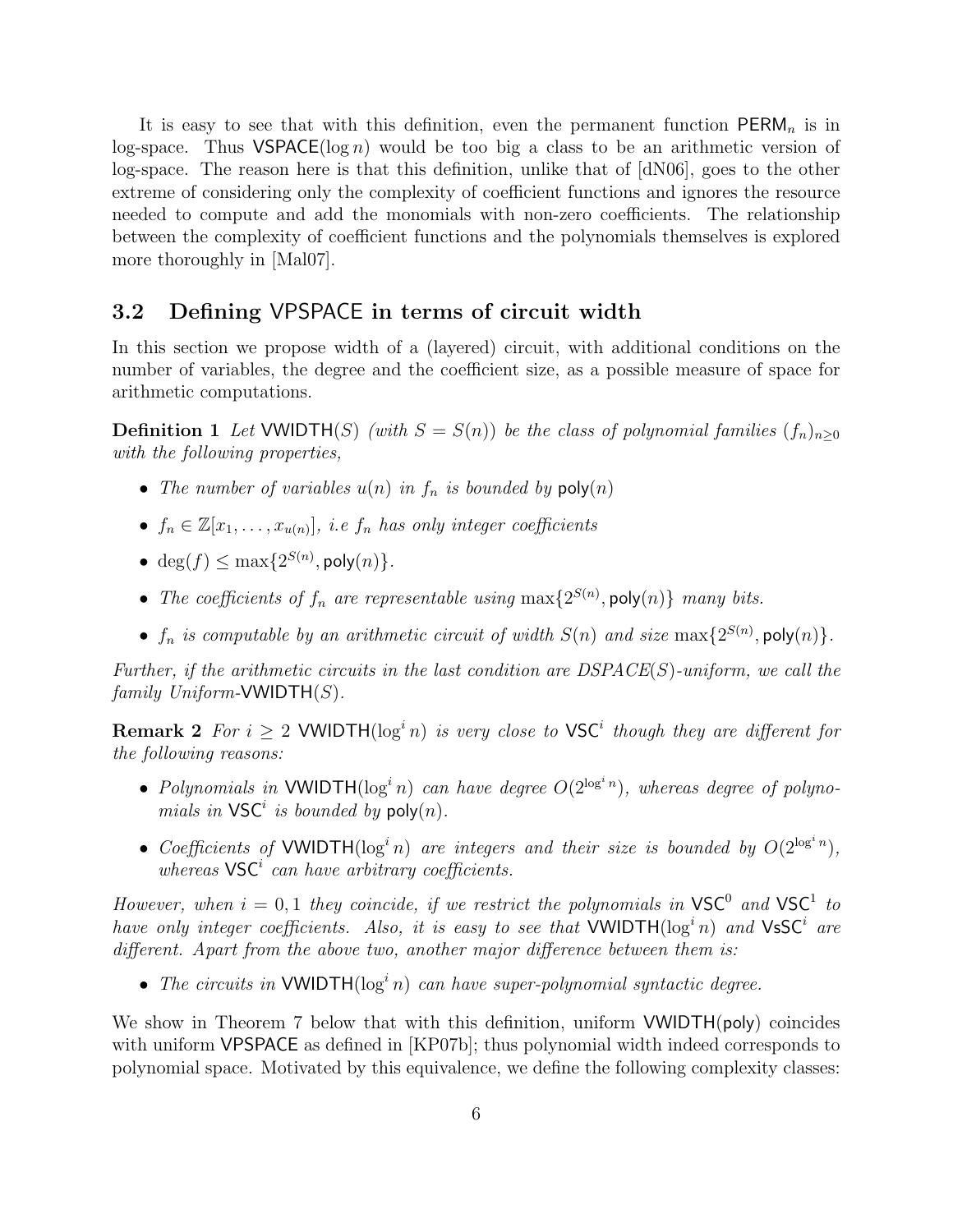Definition 3 VSPACE $(S(n))$  = VWIDTH $(S(n))$  $Uniform\text{-VSPACE}(S(n)) = Uniform\text{-VWIDTH}(S(n))$ 

We denote the log-space class by  $VL$ ; thus  $VL = VWIDTH(\log n) = VSC^1$ .

The following containments and equalities follow directly from known results (from [CMTV98] and [LMR07]) about width-constrained arithmetic circuits.

Lemma 4 VBWBP =  $VNC^1 = VP_e \subseteq VSPACE(O(1)) = VSC^0 \subseteq VL = VSC^1 \subseteq VP$ 

**Remark 5** In the above equivalence, we need to extend VWIDTH( $S(n)$ ) to include arbitrary constants from K. In this case we omit the bound on the size of the coefficients in definition 1.

Thus VL according to this definition is in VP and avoids the trivially "too-powerful" trap; also, it contains  $VNC^1$  and thus avoids the "too weak" trap.

The following closure property is easy to see.

**Lemma 6** For every  $S(n) > log n$ , the classes **VSPACE** $(S(n))$  are closed under polynomially bounded summations and constant many products.

### 3.3 Comparing VPSPACE and VWIDTH(poly)

This subsection is devoted to proving the following equivalence,

Theorem 7 The class Uniform-VPSPACE as defined in [KP07b] coincides with Uniform-VWIDTH(poly).

We use the following easy fact:

**Fact 8** A d degree polynomial over t variables has at most  $\binom{d+t}{t}$  $_{t}^{+t}$ ) monomials.

Now, Theorem 7 follows from the two lemmas below.

Lemma 9  $Uniform\text{-}VPSPACE \subseteq Uniform\text{-}VWIDTH(poly)$ .

**Proof:** Let  $(f_n)_{n>0}$  be a family of polynomials in VPSPACE. Then by definition, the bits of the coefficients of  $f_n$  can be computed in PSPACE and hence by exponential size polynomial width circuits. The (exponentially many) bits can be put together with appropriate weights to obtain a circuit computing the coefficient itself. The exponential-degree monomials can each be computed by an exponential-size constant-width circuit. Thus we can use the naive method of computing  $f_n$ : expand  $f_n$  into individual monomials, compute each coefficient and each monomial, and add them up sequentially. By Fact 8, there are only exponentially many distinct monomials. Thus we get a polynomial width exponential-size circuit computing  $f_n$ .  $\blacksquare$ 

The converse direction is a little more tedious, but essentially follows from the Lagrange interpolation formula for multivariate polynomials.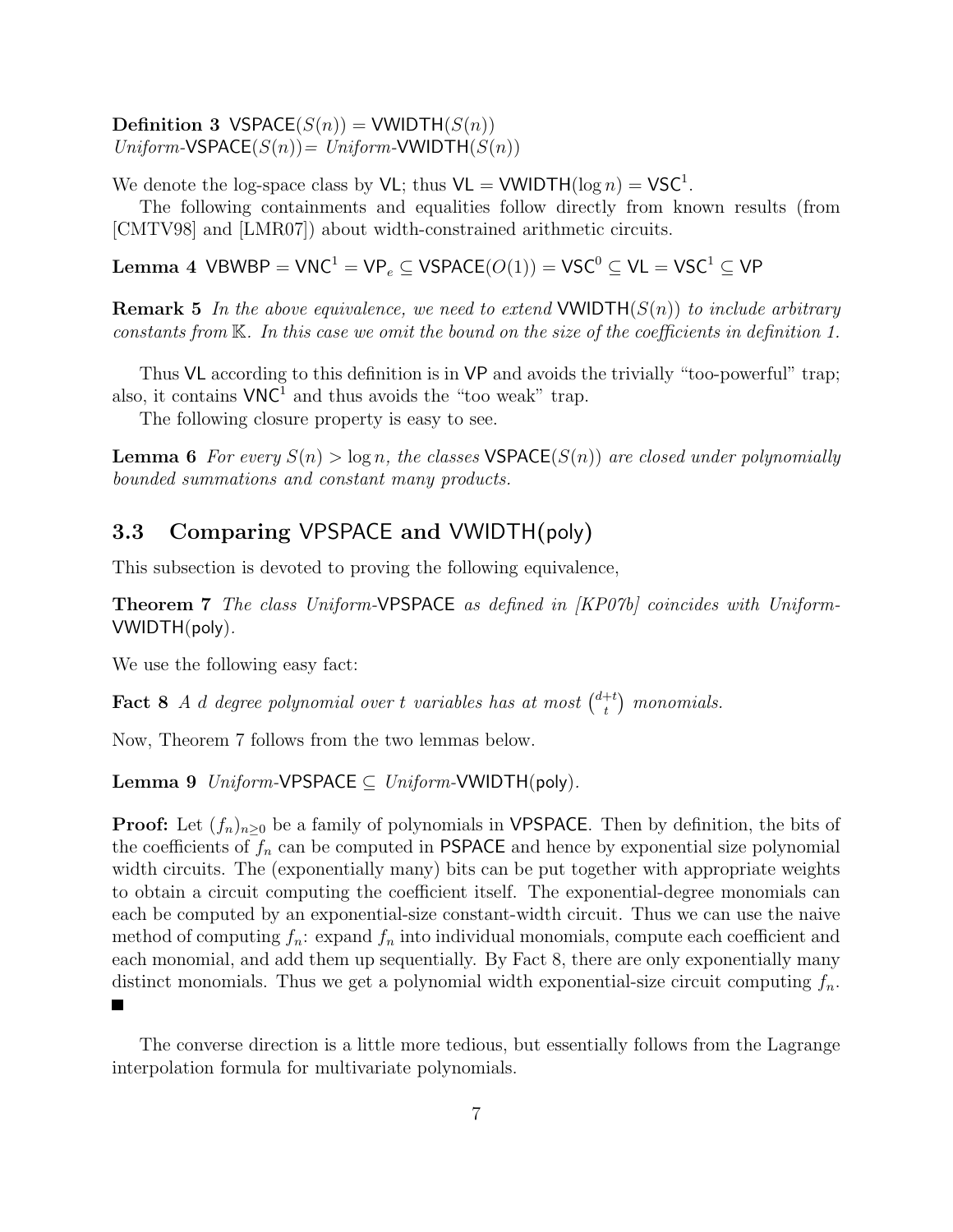**Lemma 10** Uniform-VWIDTH(poly)  $\subseteq$  Uniform-VPSPACE.

**Proof:** Let  $(f_n)_{n\geq 0}$  be a family of polynomials in **VWIDTH(poly(n))**. Let  $N = u(n)$  be the number of variables in  $f_n$ , and let  $q(n)$  be a polynomial such that  $2^{q(n)}$  is an upper bound on both  $d = \deg(f_n)$  and on the number of bits required to represent each coefficient. Let  $w(n) = \text{poly}(n)$  and  $s(n) \in 2^{O(n^c)}$  respectively be the width and size of a witnessing circuit  $C$ .

To show that  $f_n \in \text{VPSPACE}$ , we need to give a PSPACE algorithm, which computes coefficient of the monomial  $\prod_{k=1}^{N} x_k^{i_k}$ , given  $1^n$  and  $\langle i_1, \ldots, i_N \rangle$  as input.

We use the following notation:  $S = \{0, 1, \ldots, d\}, T = S^N, \tilde{x} = \langle x_1, \ldots, x_N \rangle$ , and for  $\tilde{i} = \langle i_1, \ldots, i_N \rangle \in T$ , the monomial  $m(\tilde{i}) = \prod_{k=1}^N x_k^{i_k}$  is denoted  $\tilde{x}^{\tilde{i}}$ . We drop the subscript n for convenience.

Using Lagrangian interpolation for multivariate polynomials we have

$$
f(\tilde{x}) = \sum_{\tilde{i} \in T} f(\tilde{i}) \text{Equal}(\tilde{x}, \tilde{i}) = \sum_{\tilde{i} \in T} f(\tilde{i}) \prod_{k=1}^{N} \text{Equal}(x_k, i_k)
$$
  
where  $\text{Equal}(x, i) = \prod_{a \in S \setminus \{i\}} \left( \frac{x - a}{i - a} \right) = \frac{\prod_{a \in S \setminus \{i\}} (x - a)}{i!(d - i)!(-1)^{d - i}}$ 

Thus for any  $\tilde{t} \in T$ , the coefficient of the monomial  $m(\tilde{t})$  is given by

$$
\text{coeff}(m(\tilde{t})) = \sum_{\tilde{i} \in T} f(\tilde{i}) \prod_{k=1}^{N} \frac{\text{coeff of } x_k^{t_k} \text{ in } \prod_{a \in S \setminus \{i_k\}} (x_k - a)}{i_k!(d - i_k)! (-1)^{d - i_k}}
$$

But we have a nice form for the inner numerator:

coeff of 
$$
x_k^{t_k}
$$
 in  $\prod_{a \in S \setminus \{i\}} (x_k - a)$  equals  $(-1)^{d-t_k} S_{d,t_k}(0, 1, \ldots, i_k - 1, i_k + 1, \ldots, d)$ 

where  $S_{d,t_k}$  denotes the elementary symmetric polynomial of degree  $t_k$  in d variables.

To compute the desired coefficient in PSPACE, we use the Chinese Remaindering technique; See [CDL01] for more details. Since symmetric polynomials are easy to compute (e.g. [SW99] or Th 2.5.4 in [Tza08]), and since  $f(i)$  is computable by a polynomial-width circuit by assumption, a **PSPACE** algorithm can compute the coefficient modulo a prime  $p$ , for any prime p that has an  $O(d)$  bit representation. (The algorithm will require  $O(w(n) \log p + \log s(n))$ space to evaluate  $f(i) \mod p$ . Reconstructing the coefficient from its residues modulo all such primes can also be performed in PSPACE.

Lemma 10 requires that the VWIDTH family be uniform (with a direct-connection uniformity condition). If the VWIDTH family is non-uniform, this problem cannot be circumvented with polynomial advice, since the circuit has exponential size.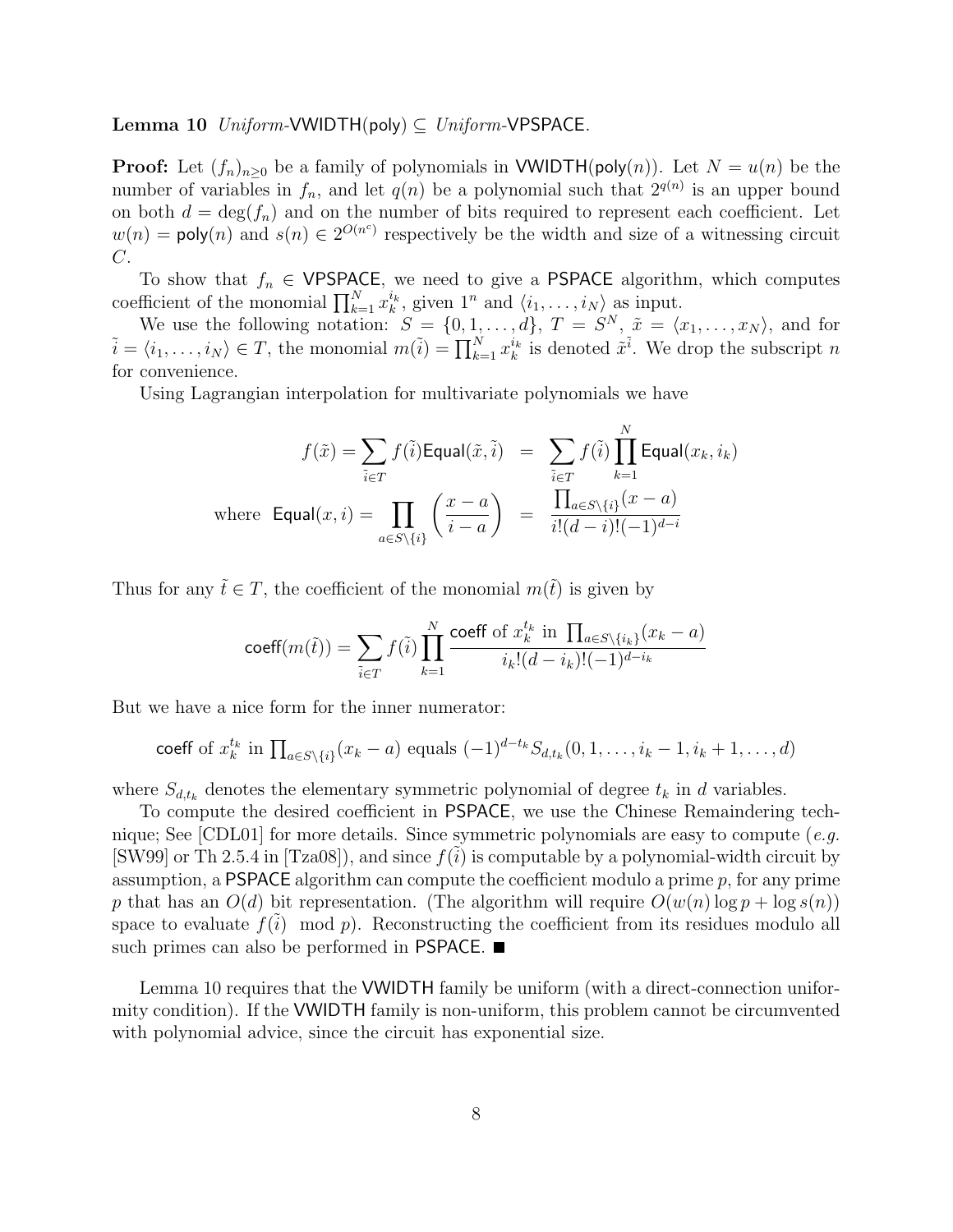# 4 Read-Once certificates

In general, non-deterministic complexity classes can be defined via existential quantifiers. e.g.,  $NP = \exists \cdot P$ . In the algebraic setting, we know that the class VNP (algebraic counterpart of NP) is defined as an "exponential" sum of values of a polynomial size arithmetic circuit. *i.e.*,  $VNP = \Sigma \cdot P$ . It is also known that  $VNP = \Sigma \cdot VP_e = \Sigma \cdot VNC^1$  (see [Bür00]).

If we consider smaller classes, NL is the natural non-deterministic version of L. However to capture it via existential quantifiers, we need to restrict the use of the certificate, since otherwise  $\exists \cdot L = NP$ . It is known that with the notion of "read once" certificates (see, e.g., [AB09], Chapter 4) one can express NL as an existential quantification over L. Analogously, we propose a notion of "read-once" certificates in the context of arithmetic circuits so that we can get meaningful classes by taking exponential sums over classes that are below VP.

**Definition 11** Let C be a layered arithmetic circuit with  $\ell$  layers. Let  $X = \{x_1, \ldots, x_n\}$ and  $Y = \{y_1, \ldots, y_m\}$  be the input variables of C. C is said to be "read-once certified" in  $Y$  if the layers of  $C$  can be partitioned into m blocks, such that each block reads exactly one variable from  $Y$ . That is,  $C$  satisfies the following:

- There is a fixed permutation  $\pi \in S_m$  such that the variables of Y appear in the order  $y_{\pi(1)}, \ldots, y_{\pi(m)}$  along any leaf-to-root path.
- There exist indices  $0 = i_1 \leq \ldots \leq i_m \leq i_{m+1} = \ell$  such that the variable  $y_{\pi(j)}$  appears only from layers  $i_j + 1$  to  $i_{j+1}$ .

We henceforth without loss of generality, assume that  $\pi$  is the identity permutation.

Now we define the the exponential sum over read-once certified circuits.

**Definition 12** Let C be any arithmetic circuit complexity class. A polynomial family  $(f_n)_{n\geq 0}$ is said to be in the class  $\Sigma^R \cdot C$ , if there is a family  $(g_{m(n)})_{n\geq 0}$  such that  $m(n) = n + m'(n)$ ,  $m'(n) \leq \text{poly}(n)$ ,  $f_n(X) = \sum_{Y \in \{0,1\}^{m'(n)}} g_{m(n)}(X, Y)$  and  $g_{m(n)}$  can be computed by a circuit of type  $\mathcal C$  that is read-once certified in Y.

We also use the term "read once exponential sum" over  $\mathcal C$  to denote  $\Sigma^R \cdot \mathcal C$ .

For circuits of width polynomial or more, the restriction to read-once certification is immaterial: the circuit can read a variable once and carry its value forward to any desired layer via internal gates. This is equivalent to saying that for a P machine, read-once input is the same as two-way-readable input. Thus

### Lemma 13  $\Sigma^R \cdot \text{VP} = \Sigma \cdot \text{VP} = \text{VNP}$

Having seen that the read-once certificate definition is general enough for the case of large width circuits, we turn our focus on circuits of smaller width. Once the width of the circuit is substantially smaller than the number of bits in the certificate, the read-once property becomes a real restriction. If this restriction correctly captures non-determinism, we would expect that in analogy to  $BP = NL = \Sigma^R \cdot L$ , we should be able to show that VBP equals  $\Sigma^R \cdot \mathsf{VL}$ . In a partial answer, we show in the following theorem one direction: read-once exponential sums over VL are indeed powerful enough to contain VBP.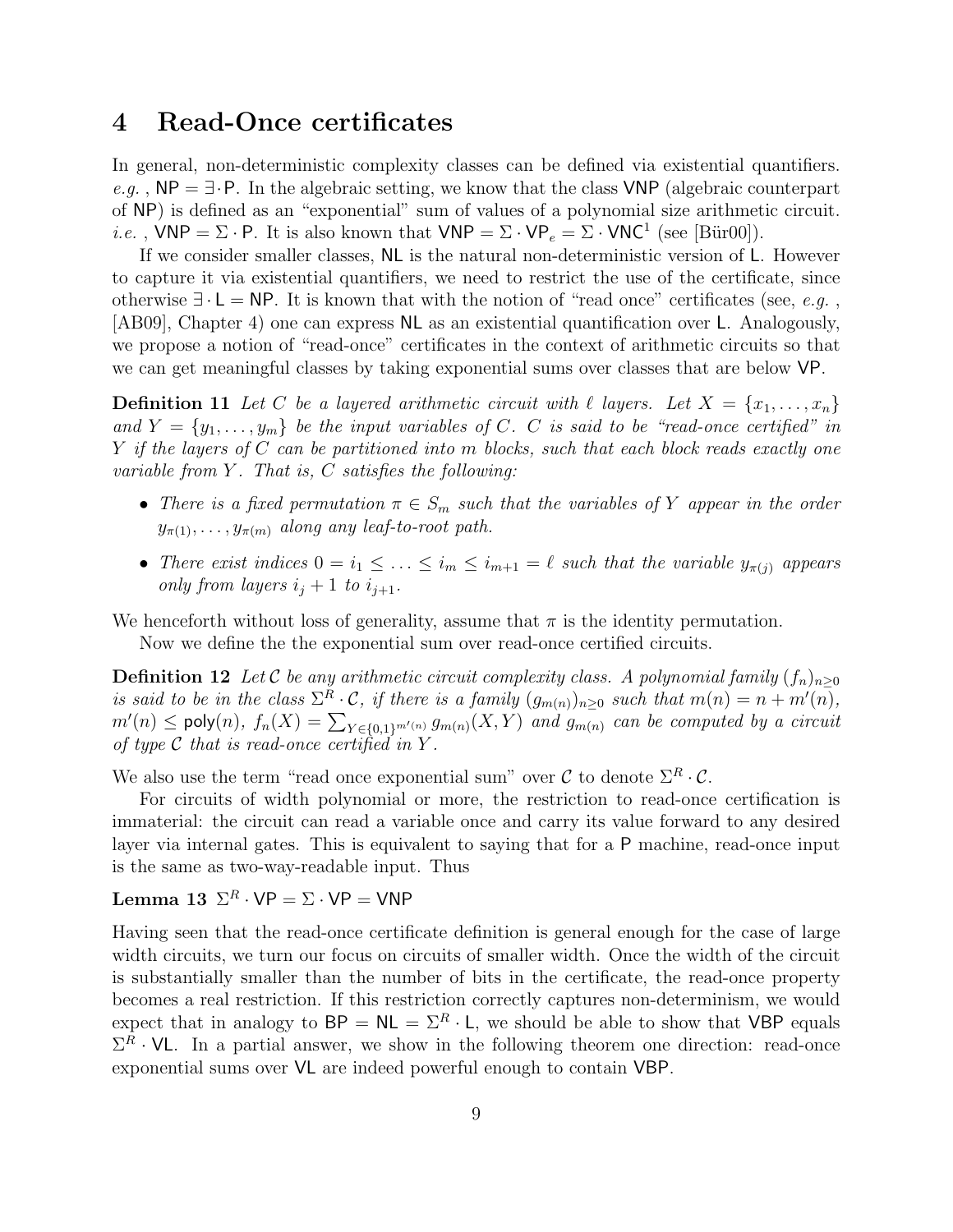Theorem 14  $VBP \subseteq \Sigma^R \cdot \mathsf{VL}.$ 

In order to prove the above theorem, we consider a problem that is complete for VBP. We need the following definition:

**Definition 15** A polynomial  $f \in \mathbb{K}[X_1, \ldots, X_n]$  is called a projection of g (denoted  $f \leq g$ ), if

$$
f(X_1,\ldots,X_n)=g(a_1,\ldots,a_m)
$$

where each  $a_i \in \mathbb{K} \cup \{X_1, \ldots, X_n\}.$ 

Let  $f = (f_n)_{n \geq 0}$  and  $g = (g_m)_{m \geq 0}$  be two polynomial families. f is said to be projection reducible to g if

$$
\exists n_0, \forall n \ge n_0, f_n \le g_{m(n)}
$$

where  $m(n) \leq \text{poly}(n)$ .

Let  $(G_n) = (V_n, E_n)$  (with  $|V_n| = m = \text{poly}(n)$ ) be a family of directed acyclic graphs and let  $s = 1$  and  $t = n$  denote two special nodes in  $G_n$ . We assume without loss of generality that the graph is topologically sorted; edges are from i to j only when  $i < j$ . Let  $A = (a_{i,j})_{i,j\in\{1,\dots,m\}}$  be an  $m \times m$  matrix with variable entries, representing edge weights in  $G_n$ . For any directed  $s-t$  path  $P = \langle v_0, v_1, \ldots, v_\ell, v_{\ell+1} \rangle$  in  $G_n$ , let  $M_P$  denote the monomial that is the product of the variables corresponding to edges in P. Let  $PATH_G^n = \sum_P M_P$ , where P ranges over all the  $s - t$  paths in  $G_n$ .

#### Definition 16

$$
PATH = \left\{ (PATH_{G}^{n})_{n\geq 0} \mid \begin{array}{l} G=(G_{n})_{n\geq 0} \text{ is a family of layered complete di-} \\ \text{rected acyclic graphs with edges of } G_{n} \text{ labeled from} \\ \{x_{1}, \ldots, x_{n}\} \end{array} \right\}
$$

It is easy to see the following:

**Proposition 17** (folklore) PATH is complete for VBP under projections.

We prove theorem 14 by showing that  $PATH_G^n \in \Sigma^R \cdot \mathsf{VL}$  for any layered directed acyclic graph family  $G = (G_n)_{n \geq 0}$ .

**Proof:** [of theorem 14] Here onwards we drop the index n from  $G_n$ .

We define function  $h_G(Y, Z) : \{0, 1\}^{\lceil \log m \rceil} \times \{0, 1\}^{m^2} \to \{0, 1\}$  as follows. Assume that the variables in  $Y = \{y_1, \ldots, y_k\}$  and  $Z = \{z_{1,1}, \ldots, z_{m,m}\}\$  take only values from  $\{0, 1\}$ .  $h_G(Y, Z) = 1$  if and only if  $Z = z_{1,1}, \ldots, z_{m,m}$  represents a directed s-t path in G of length exactly  $\ell$ , where  $\ell$  written in binary is  $y_1 \ldots y_k$ . Note that s-t paths P in G are in one-to-one correspondence with assignments to Y, Z such that  $h_G(Y, Z) = 1$ . Hence

$$
PATH_G^n = \sum_P M_P = \sum_{Y,Z} h_G(Y,Z) \text{ [ weight of path specified by } Y, Z]
$$

$$
= \sum_{Y,Z} h_G(Y,Z) \prod_{i,j} (a_{i,j}z_{i,j} + (1 - z_{i,j}))
$$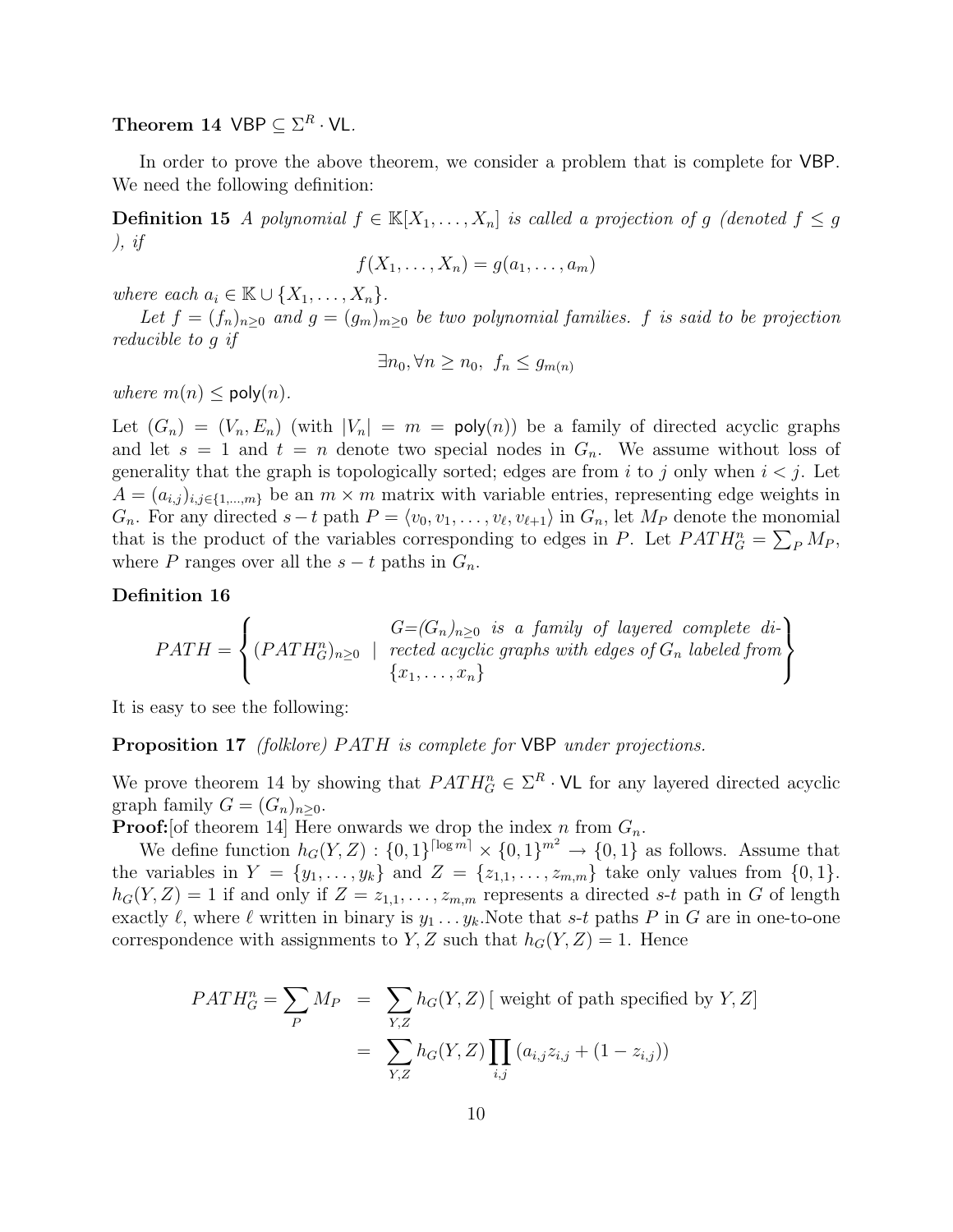There is a deterministic log-space algorithm A which computes  $h_G(Y, Z)$  when Y, Z is given on a "read once" input tape (see [AB09]). Let C be the corresponding  $O(\log n)$  width boolean circuit. ( without loss of generality, assume that all negation gates in  $C$  are at the leaves.) Let D the natural arithmetization of C. Since Y and Z are on a read-once input tape, it is easy to see that  $C$ , and hence  $D$ , are read-once certified in the variables from Y and Z. We can attach, parallel to  $D$ , constant-width circuitry that collects factors of the product  $\prod_{i,j} (a_{i,j}z_{i,j} + (1-z_{i,j}))$  as and when the  $z_{i,j}$  variables are read, and finally multiplies this with  $h_G(Y, Z)$ . The resulting circuit remains  $O(\log n)$ -width, and remains read-once certified on  $Y, Z$ .

While we are unable to show the converse, we are also unable to show a reasonable upper bound on  $\Sigma^R \cdot$ VL. It is not even clear if  $\Sigma^R \cdot$ VL is contained in VP. One possible interpretation is that the  $\Sigma^R$  operator is too powerful and can lift up small classes unreasonably. We show that this is not the case in general; in particular, it does not lift up VBP and VBWBP.

Theorem 18 1.  $\Sigma^R \cdot \text{VBP} = \text{VBP}$ 

2.  $\Sigma^R \cdot \mathsf{VBWBP} = \mathsf{VBWBP}$ 

This theorem follows from Lemma 20. We need the following notation:

Definition 19 For  $f \in \mathbb{K}[X, Y]$  with  $X = \{x_1, \ldots, x_n\}$  and  $Y = \{y_1, \ldots, y_m\}$ ,  $E_Y(f)$ denotes the exponential sum of  $f(X, Y)$  over all Boolean settings of Y. That is,

$$
E_Y(f)(X) = \sum_{e \subseteq \{0,1\}^m} f(X, e)
$$

**Lemma 20** Let C be a layered skew arithmetic circuit on variables  $X \cup Y$ . Suppose C is read-once certified in Y. Let  $w = \text{width}(C)$ ,  $s = \text{size}(C)$  and  $\ell =$  the number of layers in C. Let  $f_1, \ldots, f_w$  denote the output gates (also the polynomials computed by them) of C. There exists a weakly skew circuit C', of size  $O(mw^4s)$  and width 4w, that computes all the exponential sums  $E_Y(f_1), \ldots, E_Y(f_w)$ .

**Proof:** We proceed by induction on  $m = |Y|$ . In the base case when  $m = 1$ ,  $E_Y(f_i)(X) =$  $f_i(X,0) + f_i(X,1)$ . Putting two copies of C next to each other, one with  $y = 0$  and the other with  $y = 1$  hardwired, and adding corresponding outputs we get a circuit  $C'$  which computes the required function. Clearly width $(C') \leq 2w$  and  $size(C') \leq 3s + w$ .

Assume now that the lemma is true for all skew circuits with  $m' = |Y| < m$ . Let C be a given circuit where  $|Y| = m$ . Let Y' denote  $Y \setminus \{y_m\} = \{y_1, \ldots, y_{m-1}\}$ . As per definition 11, the layers of C can be partitioned into m blocks, with the kth block reading only  $y_k$  from Y. Let  $0 = i_1 \leq i_2 \leq \ldots \leq i_m \leq \ell$  be the layer indices such that  $y_k$  is read between layers  $i_k + 1$  and  $i_{k+1}$ . Let  $f_1, \ldots, f_w$  be the output gates of C.

We slice C into two parts: the bottom  $m-1$  blocks of the partition together form the circuit D, and the top block forms the circuit  $C_m$ . Let  $g_1, \ldots, g_w$  be the output gates of D. These are also the inputs to  $C_m$ ; we symbolically relabel the non-leaf inputs at level 0 and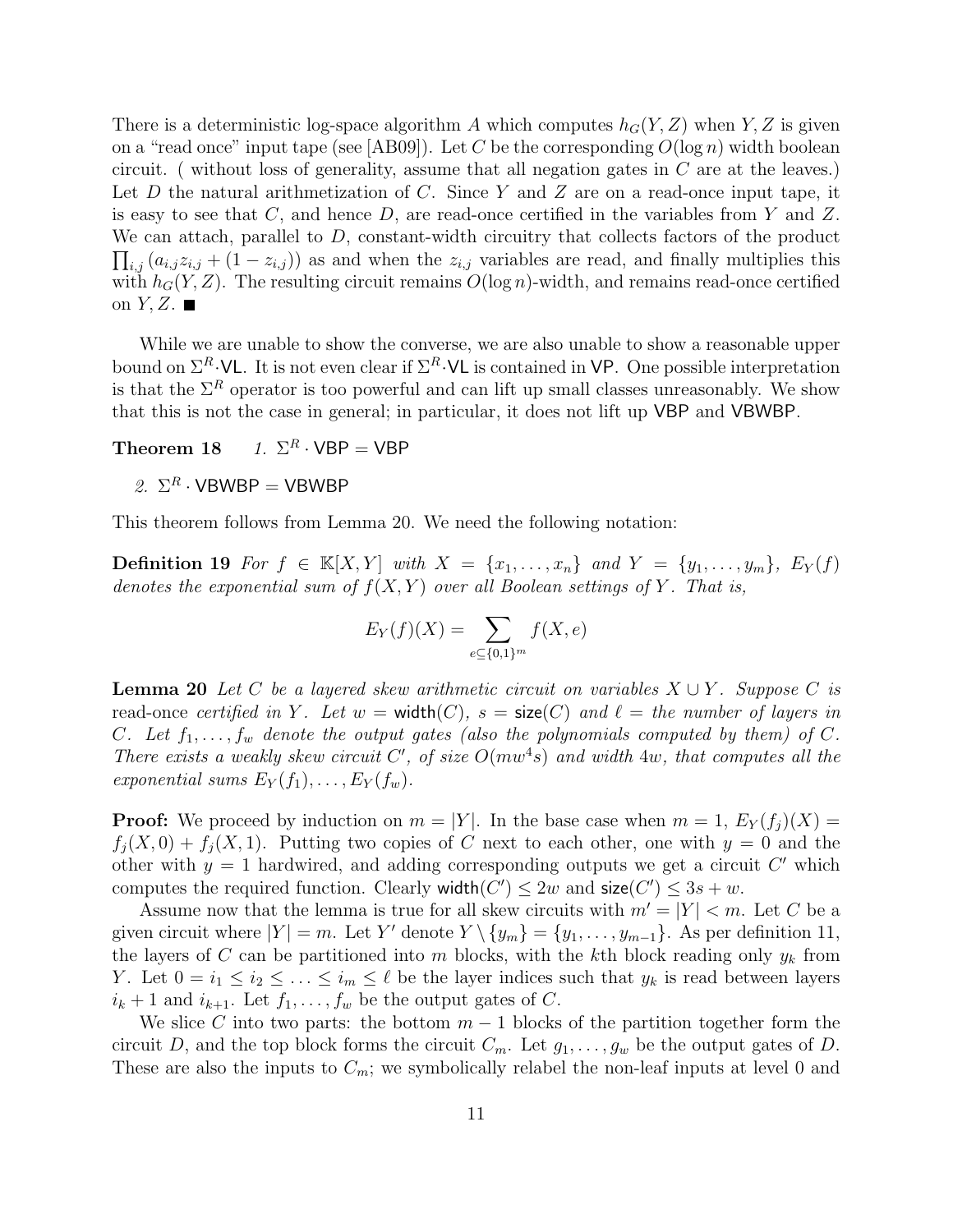the outputs of  $C_m$  as  $Z_1, \ldots, Z_w$  and  $h_1, \ldots, h_w$ . Clearly,  $C_m$  and D are both skew circuits of width w. Further, each  $h_j$  depends on X,  $y_m$  and Z; that is,  $h_1, \ldots, h_w \in R[Z_1, \ldots, Z_w]$ where  $R = \mathbb{K}[X, y_m]$ . Similarly, each  $g_j$  depends on X and Y';  $g_1, \ldots, g_w \in \mathbb{K}[X, Y']$ . The values computed by C can be expressed as  $f_j(X,Y) = h_j(X, y_m, g_1(X,Y'), \ldots, g_w(X,Y')).$ 

Since C and  $C_m$  are skew circuits, and since the variables  $Z_i$  represent non-leaf gates of C,  $C_m$  must be linear in these variables. Hence each  $h_j$  can be written as  $h_j(X, y_m, Z) =$  $c_j + \sum_{k=1}^w c_{j,k} Z_k$ , where the coefficients  $c_j, c_{j,k} \in \mathbb{K}[X, y_m]$ . Combining this with the expression for  $f_j$ , we have

$$
f_j(X, Y) = h_j(X, y_m, g_1(X, Y'), \dots, g_w(X, Y'))
$$
  
=  $c_j(X, y_m) + \sum_{k=1}^w c_{j,k}(X, y_m)g_k(X, Y')$  and hence

$$
\sum_{e \in \{0,1\}^m} f_j(X,e) = \sum_{e \in \{0,1\}^m} \left[ c_j(X,e_m) + \sum_{k=1}^w c_{j,k}(X,e_m) g_k(X,e') \right]
$$
  
= 
$$
2^{m-1} \sum_{e_m=0}^1 c_j(X,e_m) + \sum_{k=1}^w \sum_{e \in \{0,1\}^m} c_{j,k}(X,e_m) g_k(X,e')
$$

$$
= 2^{m-1} \sum_{e_m=0}^{1} c_j(X, e_m) + \sum_{k=1}^{w} \left( \sum_{e_m \in \{0,1\}} c_{j,k}(X, e_m) \right) \left( \sum_{e' \in \{0,1\}^{m-1}} g_k(X, e') \right)
$$

Thus 
$$
E_Y(f_j)(X) = 2^{m-1}E_{y_m}(c_j)(X) + \sum_{k=1}^w E_{y_m}(c_{j,k})(X)E_{Y'}(g_k)(X)
$$

By induction, we know that there is a weakly skew circuit  $D'$  of width 4w and size  $O((m-1)w^4s)$  computing  $E_{Y}(g_k)(X)$  for all k simultaneously.

To compute  $E_{y_m}(c_j)(X)$ , note that a copy of  $C_m$  with all leaves labeled  $Z_k$  replaced by 0 computes exactly  $c_i(X, y_m)$ . So the sum can be computed as in the base case, in width  $w + 1$  and size 3(size( $C_m$ ) + 1). Multiplying this by  $2^{m-1}$  in the standard way adds nothing to width and 2 to size, so overall width is  $w + 1$  and size is at most  $2s + 4$ .

To compute  $E_{y_m}(c_{j,k})(X)$ , we modify  $C_m$  as follows: replace leaves labeled  $Z_k$  by the constant 1, replace leaves labeled  $Z_{k'}$  for  $k' \neq k$  by 0, leave the rest of the circuit unchanged, and let  $h_j$  be the output gate. This circuit computes  $c_j(X, y_m) + c_{j,k}(X, y_m)$ . Subtracting  $c_j(X, y_m)$  (as computed above) from this gives  $c_{j,k}(X, y_m)$ . Now, the sum can be computed as in the base case. Again, to compute  $E_{y_m}(c_{j,k})(X)$ , we use two copies of the difference circuit with  $y_m = 0$  and  $y_m = 1$  hardwired, and add their outputs. It is easy to see that this circuit has width  $w + 2$  and size at most  $4(w + 2)$ size $(C_m) \leq 4(w + 2)s$ .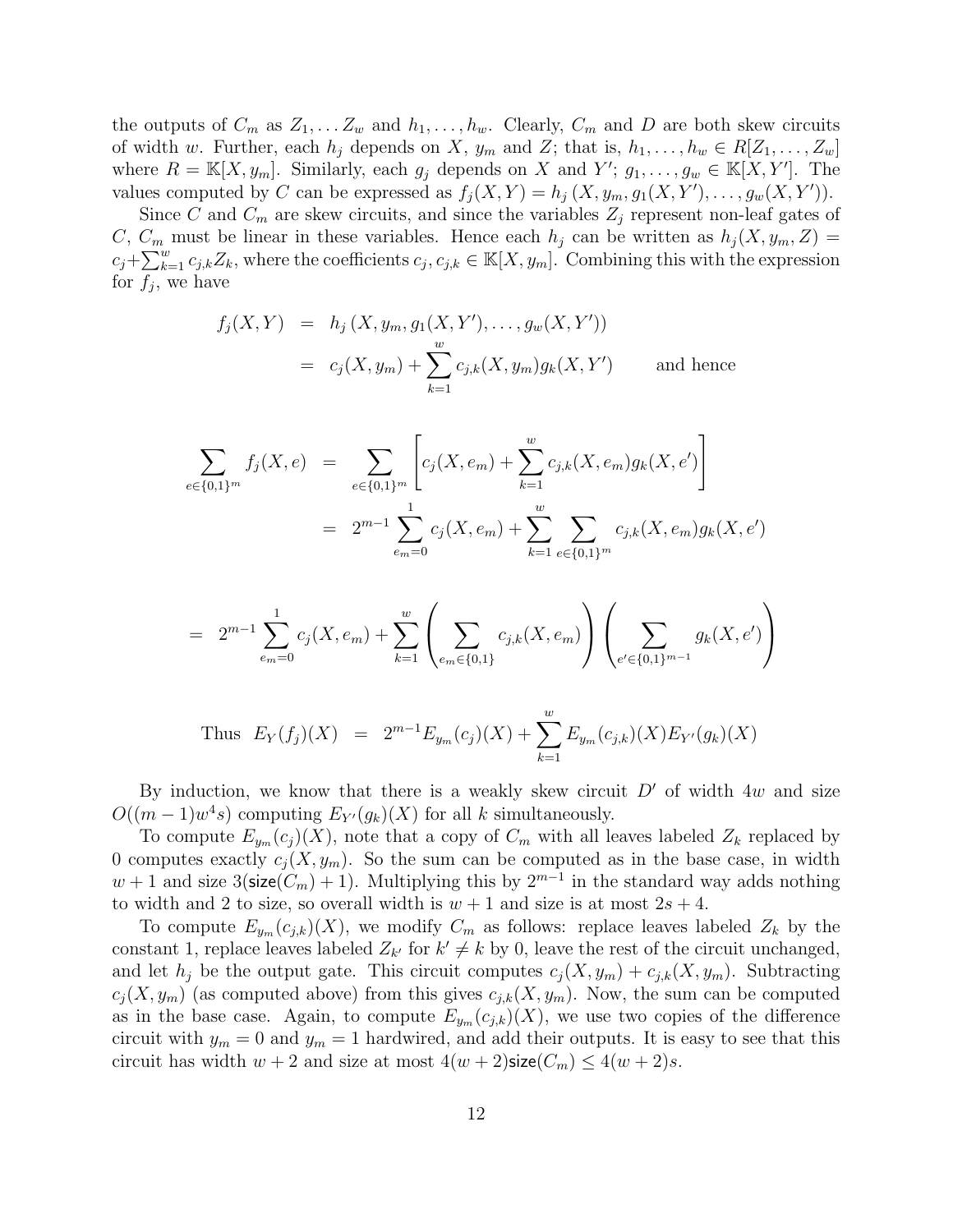Putting together these circuits naively may increase width too much. So we position  $D'$ at the bottom, and carry  $w$  wires upwards from it corresponding to its  $w$  outputs. Alongside these wires, we position circuitry to accumulate the terms for each  $f_i$  and to carry forward already-computed  $f_k$ 's. The width in this part is w for the wires carrying the outputs of  $D'$ , w for wires carrying the values  $E_Y(f_i)$ ,  $w + 2$  for computing the terms in the sum above (they are computed sequentially so the width does not add up), and 2 for computing partial sums in this process, overall at most  $3w + 4$ . Thus the resulting circuit has width at most  $\max\{\textsf{width}(D'), 3w + 4\} \le 4w.$ 

To bound the size of the circuit, we bound its depth in the part above  $D'$  by d; then size is at most  $\mathsf{size}(D') + \mathsf{width} \times d$ . The circuit has w modules to compute the  $E_Y(f_j)$ s. The depth of each module can be bounded by the depth to compute  $E_{y_m}(c_i)$  plus w times the depth to compute any one  $E_{y_m}(c_{j,k})$ , that is, at most  $(2s + 4) + w \times 4(w + 2)s$ . So  $d \leq w(2s+4+4sw(w+2)) = \theta(w^3s)$ , and the size bound follows.

Now we prove Theorem 18:

**Proof:** [of Theorem 18]

(1) Since weakly skew circuits can be transformed into skew circuits ([MP06]) with a constant blowup in the size([Jan08]), the equivalence follows.

(2) From [JR09], we know that when width of the weakly skew circuit is a constant, width of the resulting skew circuit will again be a constant. *i.e.* the resulting circuit now will have width  $O(w^2)$  and size  $O(w2^{4w}mw^4s)$ .

# 5 Read-Once exponential sums of some restricted circuits

In this section, we explore how far the result of Theorem 18 can be pushed to larger classes within VP. In effect, we ask whether the technique of Lemma 20 is applicable to larger classes of circuits. Such a question is relevant because we do not have any bound (better than VNP) even for  $\Sigma^R \cdot \mathsf{VSC}^0$  and  $\Sigma^R \cdot \mathsf{VL}$ .

One generalization we consider is multiplicative disjointness. An arithmetic circuit  $C$  is said to be *multiplicatively disjoint* (md) if every multiplication gate operates on sub-circuits which are not connected to each other.

A further generalization we consider is polynomial syntactic degree bounded arithmetic circuits.

Examining the proof of Lemma 20, we see that the main barrier in extending it to these larger classes is that when we slice C into D and  $C_m$ ,  $C_m$  is no longer linear in the "slice variables" Z. However, for md-circuits,  $C_m$  is multilinear in Z. As far as computing the coefficients  $c_{i,\alpha}$  goes, where  $\alpha$  describes a multilinear monomial, this is not a problem; it can be shown that for such circuits the coefficient function can be computed efficiently. There is a cost to pay in size because the number of multilinear monomials is much larger. To handle this, we modify the inductive step, slicing  $C$  not at the last block but at a level that halves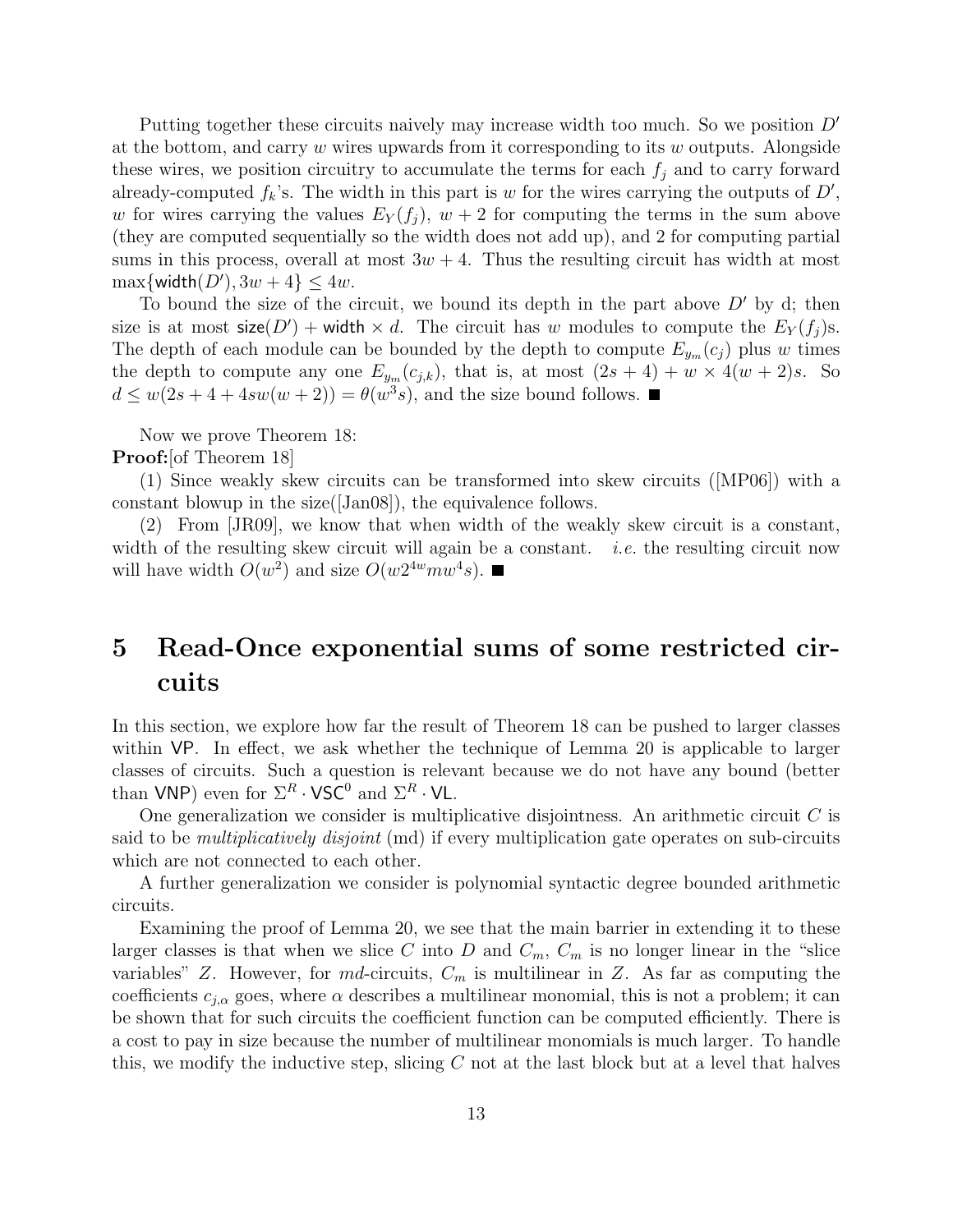the number of Y variables read above and below it. This works out fine for constant-width, but results in quasi- polynomial blow-up in size for larger widths.

We show the following:

Theorem 21 1.  $\Sigma^R \cdot md$ -VSC<sup>0</sup>  $\subset$  VP.

- 2.  $\Sigma^R \cdot md$ -VSC  $\subseteq$  VQP.
- 3. For all  $i \geq 0$ ,  $\Sigma^R \cdot \mathsf{VsSC}^i \subseteq \mathsf{VQP}$ .

Proof strategy for Theorem 21.

- 1. Break the circuit by a horizontal cut into two parts  $A$  and  $B$ , so that each part contains approximately  $m/2$  variables from Y i.e  $Y_A, Y_B \leq \lceil m/2 \rceil$  and  $Y_A \cup Y_B = Y, Y_A \cap Y_B = \emptyset$ . Let A be the upper part.
- 2. Now express the polynomials in A as sums of monomials where the variables stand for the output gates of B and the coefficients come from  $\mathbb{K}[X, Y_A]$ .
- 3. Inductively compute the  $E_Y$ 's for the coefficients of A and the monomials in terms of the output gates of B.
- 4. Apply equation 1 below to obtain the required  $E_Y(f_j)$ s.

This strategy is spelt out in detail for the case of multiplicative disjoint circuits in Lemma 23. For syntactic degree bounded by a polynomial, Step 3 above needs special treatment, spelt out in Lemma 25.

We need the following observation (which is already used implicitly in the proof of Lemma 20):

**Observation 22** 1. If  $f = g + h$ , then  $E_Y(f) = E_Y(g) + E_Y(h)$ .

2. If  $f = g \times h$ , and if the variables of Y can be partitioned into Y<sub>g</sub> and Y<sub>h</sub> such that g depends only on  $X \cup Y_q$  and h depends only on  $X \cup Y_h$ , then

$$
E_Y(f) = E_{Y_g}(g) \times E_{Y_h}(h) \tag{1}
$$

Lemma 23 Let C be a layered multiplicatively disjoint circuit of width w and size s on variables  $X \cup Y$ . Let  $\ell$  be the number of layers in C. Suppose C is read-once certified in Y. Let  $f_1 \ldots, f_w$  be the output gates of C. Then, there is an arithmetic circuit C' of size sm<sup>O(w)</sup> which computes  $E_Y(f_1), \ldots, E_Y(f_w)$ .

**Proof:** The proof is by induction on  $m = |Y|$ . The base case when  $m = 1$  is trivial. Now assume that the statement holds for all circuits with  $|Y| < m$ .

Let  $0 = i_1 \le i_2 \le \ldots \le i_m \le \ell$  be the level indices of C as guaranteed by definition 11. Consider level  $\ell' = i_{\lceil m/2 \rceil}$ . Let  $g_1, \ldots, g_w$  be the gates at level  $\ell'$ .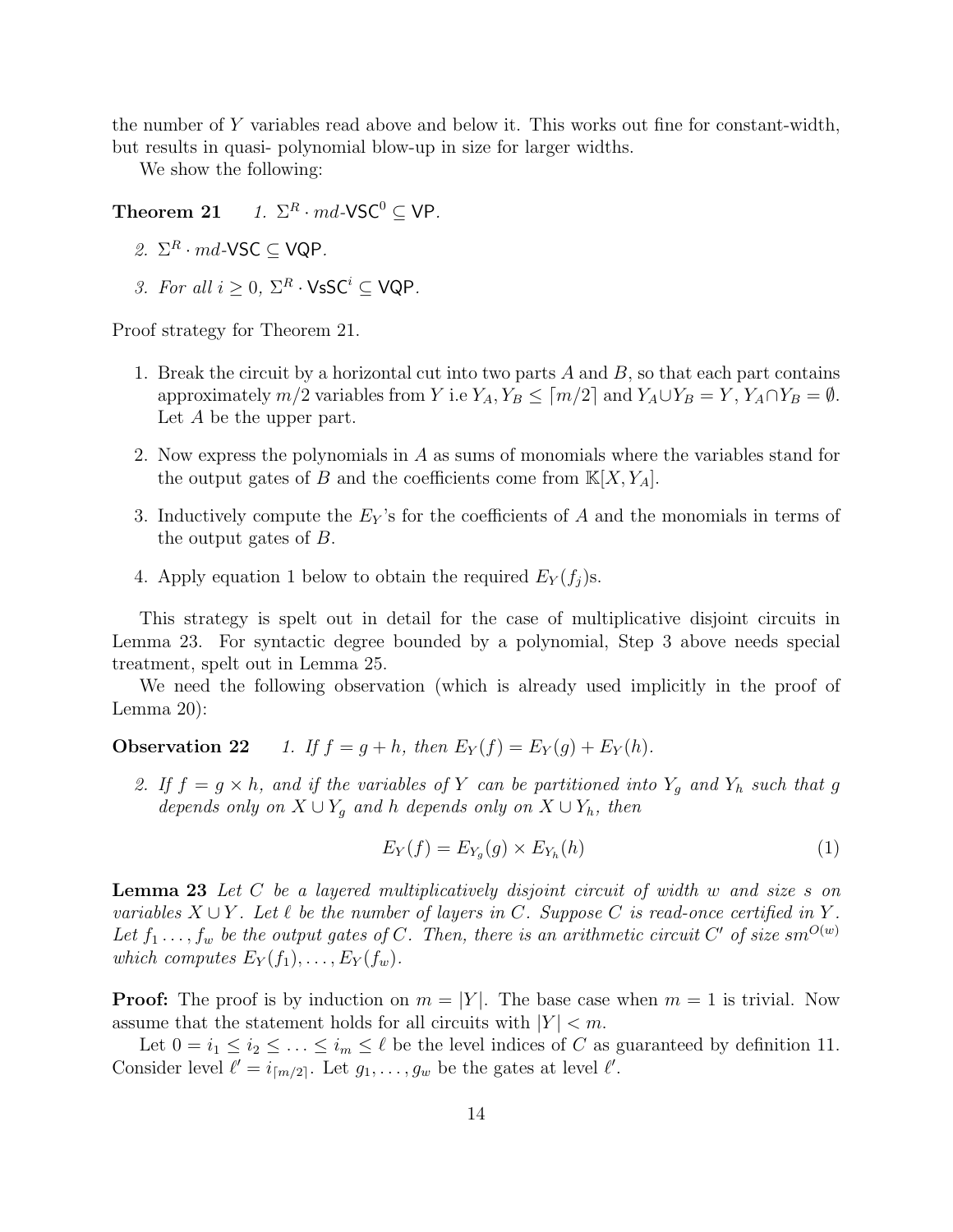We slice C at level  $\ell'$ ; the circuit above this level is A and the circuit below it is called B. In particular, A is obtained from C by re-labeling the gates  $g_1, \ldots, g_w$  with new variables  $Z_1, \ldots, Z_w$  and removing all gates below level  $\ell'$ . Let  $h_1, \ldots, h_w$  denote the output gates of A. (Note that these are just relabellings of  $f_1, \ldots, f_w$ .) Similarly, B is obtained from C by removing all nodes above layer  $\ell'$  and making  $g_1, \ldots, g_w$  the output gates. Let  $s_A$  and  $s_B$ respectively denote their sizes. Let  $Y_A \subseteq Y$  (resp  $Y_B$ ) be the set of variables from Y that appear in A (resp.  $B$ ). The circuits A and B have the following properties:

- 1. A and B are multiplicatively disjoint and are of width  $w$ .
- 2. A is syntactically multilinear in the variables  $Z = \{Z_1, \ldots, Z_w\}$ : at every  $\times$  gate  $f = g \times h$ , each variable in Z has a path to g or to h or to neither, but not to both.
- 3.  $Y_A \cap Y_B = \emptyset$ ,  $Y_A \cup Y_B = Y$ ,  $|Y_A| = |m/2|$  and  $|Y_B| = [m/2]$ .
- 4. For  $1 \leq j \leq w$ ,  $g_j \in \mathbb{K}[X, Y_B]$  and  $h_j \in R[Z]$ , where  $R = \mathbb{K}[X, Y_A]$ .
- 5. Let  $v = v_1 \times v_2$  be a multiplication gate in A. If there is a path from  $Z_i$  to  $v_1$  and there is a path from  $Z_j$   $(i \neq j)$  to  $v_2$ , then the sub-circuits of C (and hence of B) rooted at  $g_i$  and  $g_j$  are disjoint.

Since A is syntactically multilinear in Z and C is md, the monomials in  $h_j \in R[Z]$  can be described by subsets of Z, where  $Z_i$  and  $Z_k$  can belong to a subset corresponding to a monomial only if the sub-circuits rooted at  $g_i$  and  $g_k$  are disjoint. Let S denote the subsets that can possibly correspond to monomials:

$$
S = \left\{ R \subseteq Z \mid \begin{matrix} \forall Z_i, Z_k \in R \text{ with } i \neq k, \text{ the sub-circuits} \\ \text{rooted at } g_i \text{ and } g_k \text{ are disjoint} \end{matrix} \right\}
$$

Generally, we treat  $S$  as a set of characteristic vectors instead of actual subsets; the usage will be understood from the context.

We can express the polynomials computed by  $A$  and  $C$  as follows:

$$
f_j = h_j(g_1, \dots, g_w); \quad h_j = \sum_{\alpha \in S} c_{j,\alpha} Z^{\alpha}
$$
  
where  $Z^{\alpha} = \prod_{i=1}^w Z_i^{\alpha_i}$  and  $c_{j,\alpha} \in \mathbb{K}[X, Y_A]$   
Hence  $f_j(X, Y) = \sum_{\alpha \in S} c_{j,\alpha}(X, Y_A) g^{\alpha}(X, Y_B)$  where  $g^{\alpha}(X, Y_B) = \prod_i g_i^{\alpha_i}(X, Y_B)$ 

Now using Observation 22 we have,

$$
E_Y(f_j) = \sum_{\alpha \in S} E_Y(c_{j,\alpha} g^{\alpha}) = \sum_{\alpha \in S} E_{Y_A}(c_{j,\alpha}) E_{Y_B}(g^{\alpha})
$$
\n(2)

We need the following claim: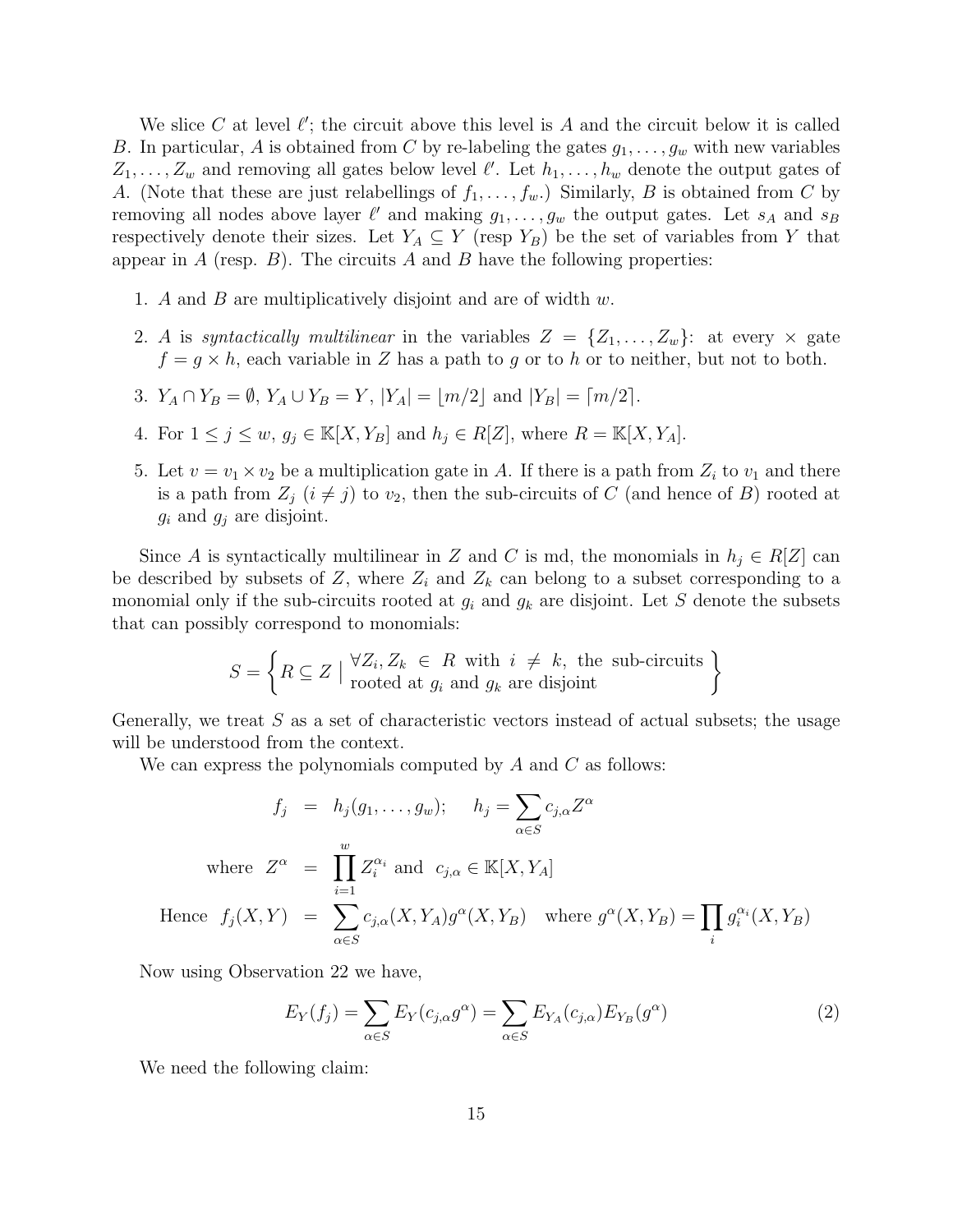**Claim 24** For  $1 \leq j \leq w$ , and for  $\alpha \in S$ , the polynomial  $c_{j,\alpha}(X, Y_A)$  can be computed by a multiplicatively disjoint circuit of size  $w.s_A$  and width w.

**Proof:** The proof is by induction on the structure of the circuit. Let  $\alpha = \alpha_1 \alpha_2 \ldots \alpha_w$ , where  $\alpha_i \in \{0,1\}$ . The base case is when the sub-circuit rooted at  $g_j$  is a variable  $Z_i$  or  $a \in \mathbb{K} \cup X \cup Y_A$ . Then,  $[c_{j,\alpha}]$  is set accordingly:

If  $g_i = Z_i$  then

$$
[c_{j,\alpha}] = \begin{cases} 1 \text{ for } \alpha_i = 1, \alpha_k = 0, \ i \neq k \\ 0 \text{ otherwise} \end{cases}
$$

If  $g_i = a \in \mathbb{K} \cup X \cup Y_A$  then,

$$
[c_{j,\alpha}] = \begin{cases} a \text{ if } \alpha_i = 0, \forall i \\ 0 \text{ otherwise} \end{cases}
$$

Induction step: case 1:  $g_j = h_1 + h_2$ , then  $[c_{j,\alpha}] = [h_{1,\alpha}] + [h_{2,\alpha}]$ . case 2:  $g_j = h_1 \times h_2$  then  $[c_{j,\alpha}] = [h_{1,\alpha'}] + [h_{2,\alpha''}].$ 

Where  $\alpha'$  (respectively  $\alpha''$ ) is  $\alpha$  restricted to the Z-variables that appear at the sub-circuit rooted at  $h_1$  (respectively  $h_2$ ). We set  $[c_{j,\alpha}]$  to 0 if  $\alpha'$  and  $\alpha''$  do not form a partition of  $\alpha$ . Note that,  $[h_{1,\alpha}]$ ,  $[h_{2,\alpha}]$ ,  $[h_{1,\alpha'}]$  and  $[h_{2,\alpha''}]$  are the corresponding coefficients available from inductive hypothesis.

The size of  $[c_{i,\alpha}]$  thus obtained can blow up by factor of at most w and width remains unchanged.  $\blacksquare$ 

Let  $[c_{j,\alpha}]$  denote the circuit obtained in the above claim.

If  $\alpha \in S$ , then  $g^{\alpha}$  can be computed by an md-circuit of width w and size  $s_B + w$ . Let  $[g^{\alpha}]$  denote this circuit. (It is an addition sub-circuit sitting on top of the relevant output gates of  $B.$ )

By the induction hypothesis, the polynomials  $E_{Y_A}(c_{j,\alpha})$  for  $1 \leq j \leq w$  and  $\alpha \in S$ can be computed by arithmetic circuits of size  $T(w, \lfloor m/2 \rfloor, ws_A)$ . Also, by induction, the polynomials  $E_{Y_B}(g^{\alpha})$  can be computed by arithmetic circuits of size  $T(w, \lceil m/2 \rceil, s_B + w)$ . Now, using the expression 2,  $E_Y(f_i)$  for each  $1 \leq j \leq w$  can be computed by arithmetic circuits that compute all the  $E_{Y_A}(c_{j,\alpha})$  and all the  $E_{Y_B}(g^{\alpha})$ , and then put them together; such a circuit has size  $T(w, m, s) = w \times |S| \times T(w, |m/2|, ws_A) + |S| \times T(w, [m/2], s_B + w) + 2|S|$ . As  $|S| \leq 2^w$ , we have,

$$
T(w, m, s) \leq w2^{w}T\left(w, \left\lfloor \frac{m}{2} \right\rfloor, ws_A\right) + 2^{w}T\left(w, \left\lceil \frac{m}{2} \right\rceil, s_B + w\right) + 2^{w+1}
$$
  

$$
s = s_A + s_B
$$

By solving the recurrence we get the desired bound :  $T(w, m, s) = 2^{2(w+2)\log m} w^{2\log m} s + 2^{w+1} \log m = sm^{O(w)}.$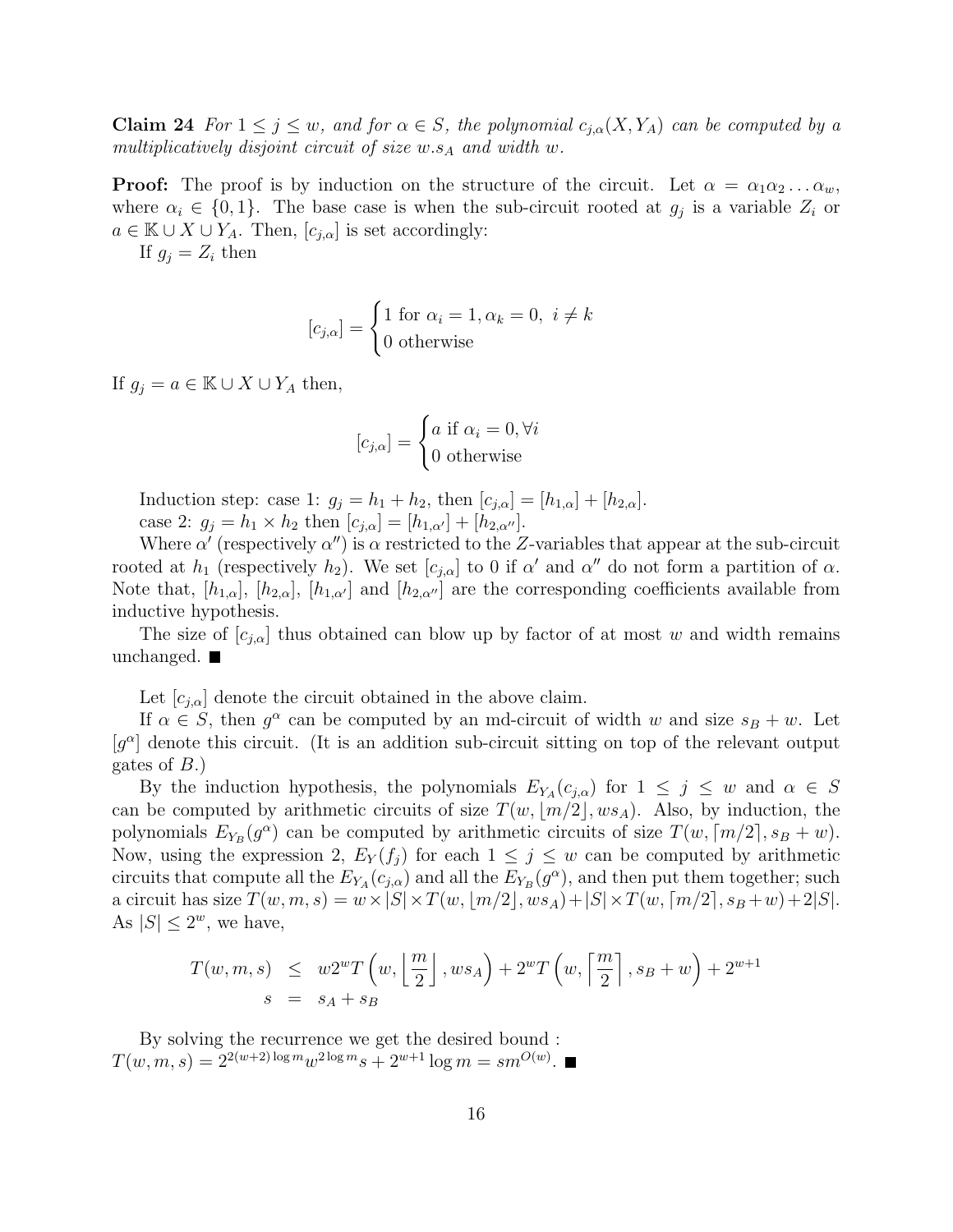For VsSC circuits, the "upper half" circuit is not even multilinear. So we need to explicitly account for each monomial up to the overall degree, and compute the coefficient of each. We show that this is possible, if a quasi polynomial blow-up in size is allowed. Formally,

**Lemma 25** Let C be a layered arithmetic circuit size s on the variables  $X \cup Y \cup Z$ . Let d be the syntactic degree bound on C and w be its width. Let  $f \in R[Z]$  be a polynomial computed by C, where  $R = K[X, Y]$ . Let  $t = \langle t_1, \ldots, t_w \rangle$  be a degree sequence for variables from Z. Then coeff<sub>f</sub>( $Z^t$ ) can be computed by a circuit of width  $w + 2$  and size  $O(s(d+1)^{2w})$ , where  $Z^{t} = \prod_{k=1}^{w} Z^{t_k}$ .

**Proof:** From the proof of Lemma 10, we have

$$
\mathrm{coeff}_{f}(Z^{t}) = \sum_{i_{1},...,i_{w} \in \{0,...,d\}} f(i_{1},...,i_{w}) \prod_{k=1}^{w} G(x_{k},i_{k})
$$

where

$$
\mathsf{G}(x_k, i_k) = \frac{(-1)^{d-t_k} S_{d,t_k}(0, 1, \dots, i_k - 1, i_k + 1, \dots, d)}{i_k!(d - i_k)! (-1)^{(d - i_k)}}
$$

The number of terms in the above sum is bounded by  $(d+1)^w$ . We know that each  $S_{d,t_k}$  can be computed by a depth-3 arithmetic circuit of polynomial size poly $(d)$ ; let  $p(d)$ be the size upper bound on such a circuit. This circuit can easily be transformed into a width-3 circuit of the same size. Now, to compute  $\text{coeff}_f(Z^t)$ , we compute each term in the above expression sequentially and accumulate the sum in an internal gate along the way. To compute a term, we need to evaluate f at a certain point  $i_1 \ldots, i_w$  and then multiply it by  $G(x_k, i_k)$ . First we compute  $f(i_1, \ldots, i_w)$  by using a copy of C, and then compute the product by serially computing the corresponding symmetric polynomials and multiplying by the inverse of the denominator (note that this value only depends on d and  $i_k$ 's hence can be hardwired). Thus a term can be computed within a width of  $\max\{w, 5\}$ . To compute the overall sum, we need an extra gate to carry the partial sum. Thus the total width needed can be bounded by  $\max\{w+1, 5\}$ . The number of copies of C needed is bounded by  $(d+1)^w$ and the total number of circuits for  $S_{d,t_k}$  is bounded by  $(d+1)^w w$ . Hence the overall size can be bounded by  $(d+1)^w \times s + 2 \times (d+1)^w \times w \times p(d)$ . By [SW99],  $p(d) = O(d^2)$ ; thus for  $w \ge 2$  this is bounded by  $O(s(d+1)^{(2w)})$ .

**Proof:** [of theorem 21] The first two statements follow directly from Lemma 23 For the third statement, let C be an arithmetic circuit of width  $w$ , size s and syntactic degree d. Now applying the strategy and using Lemma 25 for step 3, we can construct the required circuit C' through induction. Let  $T(w, d, m)$  denote the size of the required circuit, then  $T(w, d, m) \leq 2^w s(d+1)^{2w} T(w, d, m/2)$ . Solving the recurrence, it is easy to see that  $T(w, d, m) = O(2^{w \log m} s^{\log m} (d+1)^{2w \log m})$  which gives the required result.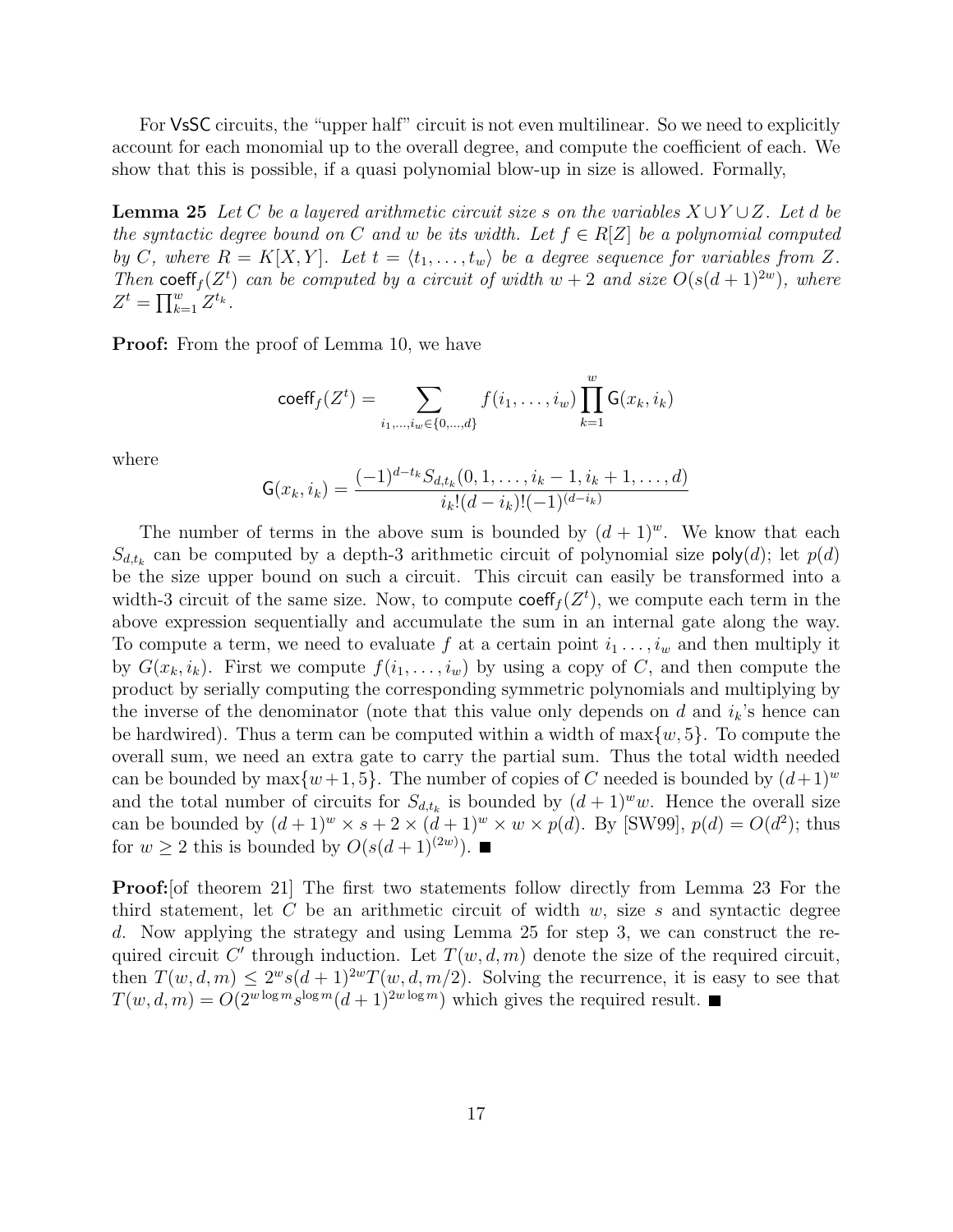# 6 Skew formula

In this section we consider the expressive power of exponential sums of polynomials computed by skew formula. Firstly, let us define exponential sum:

**Definition 26** Let C be an algebraic complexity class in Valiants' model.  $\sum C$  is the set of families of polynomials  $(f_n)_{n\geq 0}$  such that there exists a polynomial family  $(g_m)_{m\geq 0}$  in  $\mathcal C$  with  $f_n(X) = \sum_{e \in \{0,1\}^{m'}} g_{m'+n}(X,e)$ , where  $m' \le \text{poly}(n)$ . In this notation,  $\text{VNP} = \sum \text{VPP}$ .

It is well known that the complexity class NP is equivalent to ∃·P and in fact even to ∃·F. A similar result holds in the case of Valiant's algebraic complexity classes too. Valiant has shown that  $VNP = \sum VF$  (see [Bür00, BCS97]), and thus the polynomial g in the expression above can be assumed to be computable by a formula of polynomial size and polynomial degree.

Noting that VNP is the class of polynomials which are projection equivalent to the "permanent" polynomial, a natural question arises about the polynomials which are equivalent to the determinant polynomial. Since the determinant exactly characterizes the class of polynomials which are computable by skew arithmetic circuits ([Tod91]), the question one could ask is: can the determinant be written as an exponential sum of partial instantiations of a polynomial that can be computed by *skew formula* of poly size, **VSkewF**? Recall that a circuit is said to be skew if every  $\times$  (or  $\wedge$  in the boolean case) gate has at most one child that is not a circuit input. Skew circuits are essentially equivalent to branching programs. Thus one could ask the related question: since  $VP \subseteq \sum VP = \sum VP_e$ , can we show that  $\mathsf{VP}_{skew} \subseteq \sum \cdot \mathsf{VSkewF?}$ 

We show that this is not possible. We first give an equivalent characterization of VSkewF in terms of "sparse polynomials" (Lemma 27) placing it inside  $\text{VAC}^0$ , and then use it to show that  $\sum$  ·VSkewF is in fact contained in VSkewF (Theorem 29).

### 6.1 A characterization of VSkewF

**Lemma 27** Let  $f \in K[X]$  be computed by a skew formula  $\Phi$  of size s. Then the degree and number of monomials in f are bounded by s.

Conversely, if  $f \in K[X]$  is a degree d polynomial, where at most t monomials have non-zero coefficients, then f can be computed by a skew formula  $\Phi$  of size  $O(td)$ .

**Proof:** Let F be a skew formula of size s. Consider a sub-tree T of F such that root of F is in T and for any gate g in T, if g is a + gate then exactly one child of g is in T and if g is a  $\times$ gate then both children of g are present in T. We call such a subtree T a "proving subtree" of F. Since F is skew, T looks like a path, with edges hanging out at nodes labeled  $\times$ . But in a tree, the number of root to leaf paths is bounded by the number of leaves in the tree. Thus the number of distinct proving subtrees of F is upper bounded by s. Let  $p_F \in K[X]$ be the polynomial computed by the formula  $F$ , where  $X$  is the set of input variables of  $F$ . It is easy to see that a proving subtree in F corresponds to a monomial in  $p_F$  (monomial with some value from K as coefficient). Thus the number of non-zero monomials in  $p_F$  is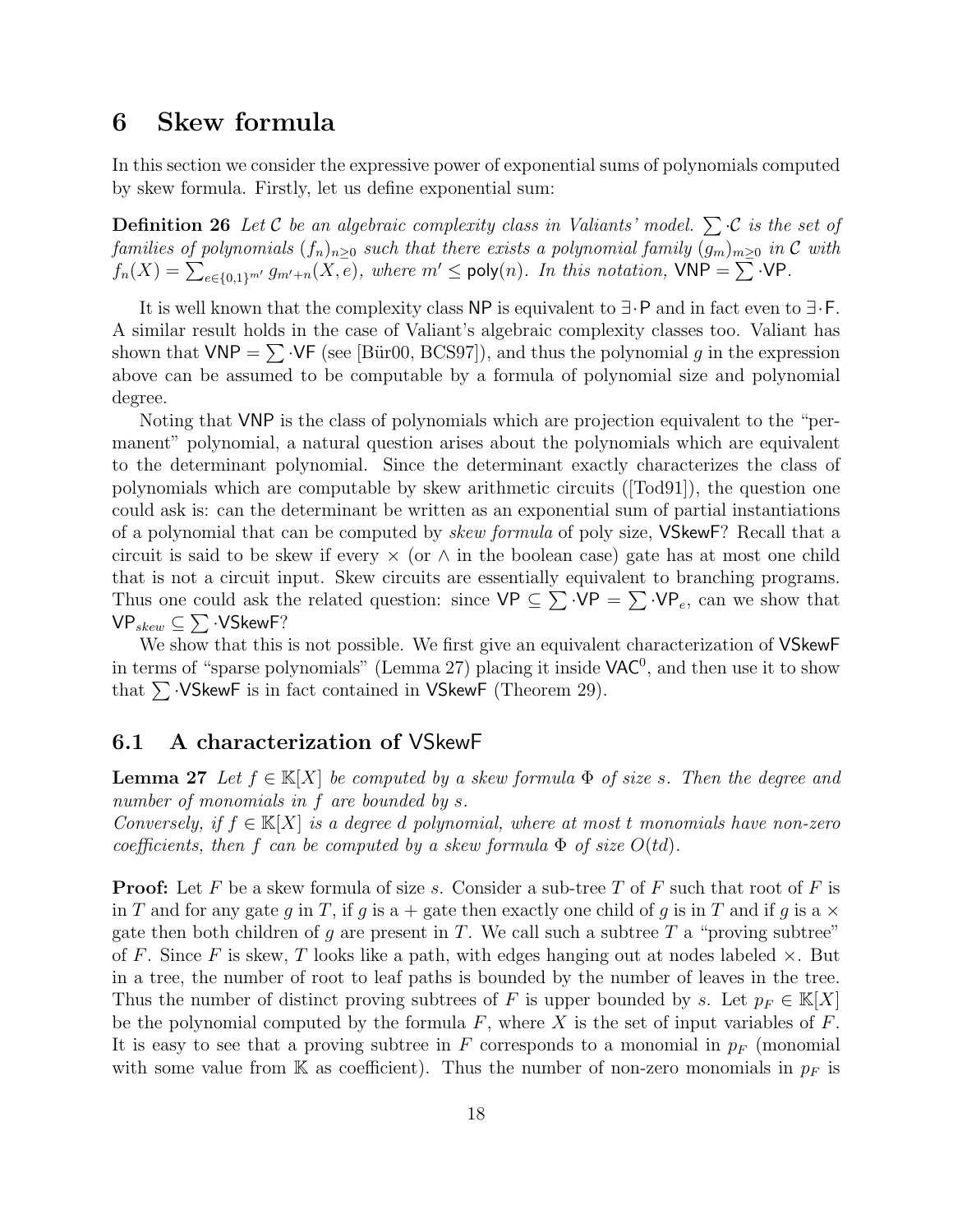bounded by s. Since the degree of the monomial contributed by such a path is at most the length of the path, the degree of  $p_F$  is at most s.

On the other hand, if a polynomial  $p \in K[X]$  has t non-zero monomials  $m_1, \ldots, m_t$ , then we can explicitly multiply variables to get each monomial  $m_i$  and finally get the sum  $\sum_i c_i m_i$ , where  $c_i \in \mathbb{K}$  is the coefficient of  $m_i$  in p. This formula computes p in size  $O(td)$ .

 $\rm Corollary~28~VSAC^0 \subset VSkewF \subset VAC^0$  .

Proof: The containments follow directly from Lemma 27. To see why they are proper: (1) Even over the Boolean setting, the function  $\bigoplus_{i=1}^{\log n} x_i$  is in SkewF but not in SAC<sup>0</sup>. Any Boolean function sensitive to only  $O(\log n)$  of its n inputs is in SkewF. Functions computed by a  $VSAC^0$  circuit have  $O(1)$  degree, and so cannot equal the class of poly-degree polysupport polynomials VSkewF. (2) The function  $\prod_{i=1}^{n}(x_i + y_i)$  is in VAC<sup>0</sup> but not in VSkewF because it has too many monomials.

### 6.2 An upper bound for  $\Sigma$ . VSkewF

**Theorem 29** Let  $f \in \mathbb{K}[X]$  be expressible as  $f(X) = \sum_{e \in \{0,1\}^m} \phi(X,e)$ , where  $\phi$  has a poly size skew formula and  $m \leq \text{poly}(n)$ . Then  $f \in \text{VSkewF}$ . In other words,  $\sum$  ·VSkewF  $\subseteq$  VSkewF.

**Proof:** Since  $\phi(X, Y)$  (where  $X = X_1, \ldots, X_n$  and  $Y = Y_1, \ldots, Y_m$ ) has a poly size skew formula, by Lemma 27 we know that the number of non-zero monomials in  $\phi$  is bounded by some polynomial  $q(n, m)$ . Hence the number of non-zero monomials in  $\phi(X, Y)|_X$  (*i.e.*, monomials in X with coefficients from  $\mathbb{Z}[Y]$  and hence in  $f(X)$ , is also bounded by  $q(n, m)$ .

For any  $\alpha \in \mathbb{N}^n$ , consider the monomial  $X^{\alpha} = \prod_{\alpha_i} X_i^{\alpha_i}$ , and define the set  $S_{\alpha}$  as

$$
S_{\alpha} = \{ \beta \in \{0, 1\}^m \mid X^{\alpha} Y^{\beta} \text{ has a non-zero coefficient } a_{\alpha, \beta} \text{ in } \phi \}
$$

Clearly, for each  $\alpha$ , we have  $|S_{\alpha}| \leq q(n,m)$ .

Since  $\phi(X, Y)$  is evaluated only at Boolean settings of Y, we can assume, without loss of generality, that it is multilinear in  $Y$ . So it can be written as

$$
\phi(X,Y) = \sum_{\alpha \in \mathbb{N}^n} \sum_{\beta \in \{0,1\}^m} a_{\alpha,\beta} X^{\alpha} Y^{\beta}
$$

Hence we have the following:

$$
f(X) = \sum_{e \in \{0,1\}^m} \sum_{\alpha \in \mathbb{N}^n} \sum_{\beta \in \{0,1\}^m} a_{\alpha,\beta} X^{\alpha} e^{\beta}
$$

$$
= \sum_{\alpha \in \mathbb{N}^n} \left( X^{\alpha} \sum_{\beta \in S_{\alpha}} \left[ a_{\alpha,\beta} \sum_{e \in \{0,1\}^m} e^{\beta} \right] \right)
$$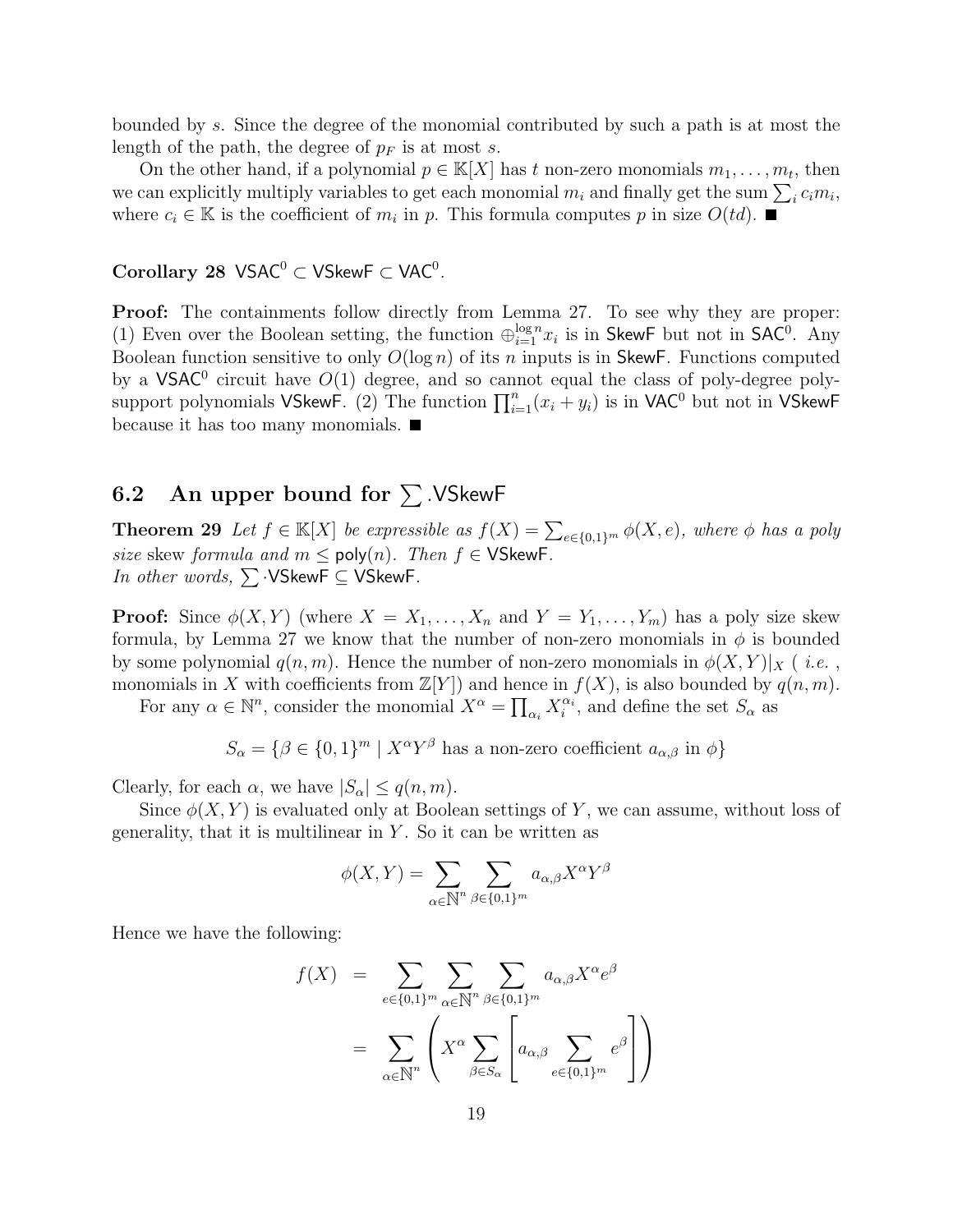Therefore,

$$
f(X) = \sum_{\alpha \in \mathbb{N}^n} \left( X^{\alpha} \sum_{\beta \in S_{\alpha}} a_{\alpha,\beta} 2^{m-l_{\beta}} \right)
$$

where  $l_{\beta} =$  number of 1's in the bit vector  $\beta \in \{0, 1\}^m$ .

Then the coefficient  $c_{\alpha}$  of  $X^{\alpha}$  in  $f(X)$  is given by  $\sum_{\beta \in S_{\alpha}} a_{\alpha,\beta} 2^{m-l_{\beta}}$ . Now by hardwiring these coefficients along with  $X^{\alpha}$ s (note that there are only polynomially many such  $\alpha$ s) it is easy to see that  $f(X)$  can be computed by a skew formula.

Thus, it is not possible to express the determinant polynomial in  $\sum$ . VSkewF since it has exponentially many monomials.

### 6.3 Multilinear Versions

Here we consider the multilinear versions of the skew formula. From Lemma 27, we know that VSkewF is characterized by polynomials with polynomial many coefficients. The construction yields, for any multilinear polynomial computed by a skew formula, an equivalent skew formula which is syntactic multilinear. Hence the notion of multilinearity and syntactic multilinearity are the same for skew formula.

Since any multilinear polynomial that can be computed by a  $VSAC<sup>0</sup>$  circuit has a small number of monomials, the containments and separations of corollary 28 hold in the syntactic multilinear case too. Also, note that the polynomial  $\prod_i (x_i + y_i)$  is multilinear, and can be computed by a  $\mathsf{s} \mathsf{m}$ -AC<sup>0</sup> circuit.

Corollary 30 sm-SAC<sup>0</sup>  $\subset$  sm-VSkewF  $\subset$  sm-AC<sup>0</sup>

# Conclusion and Open questions

We proposed a notion of "small space" for algebraic computations in terms of the circuit width. VL was defined as class of polynomials computed by log width circuits with certain degree and constraints on coefficients. However it is easy to see that our definition of VWIDTH( $S(n)$ ) can be extended to polynomials with arbitrary coefficients from K. Only Theorem 7 does not work under this definition as VPSPACE contains only polynomials with integer coefficients.

Having a reasonable upper bound for VL seems to be a hard task: as VBP can be seen as a natural arithmetic version of NL, we would like to have VL contained inside VBP.

Later on we introduced the notion of read-once certificates and read-once exponential sums of arithmetic circuits. It is shown that with this definition, the classes behave on the expected lines: 1) ABPs are closed under taking read once exponential sums. 2) Applying read once exponential sum to VP yields exactly the class VNP. However, in the case of  $V$ s $C^i$ we could prove only an upper bound of  $VQP$ , *i.e.*  $\Sigma^R \cdot VsSC^i \subseteq VQP$  (Theorem 21). For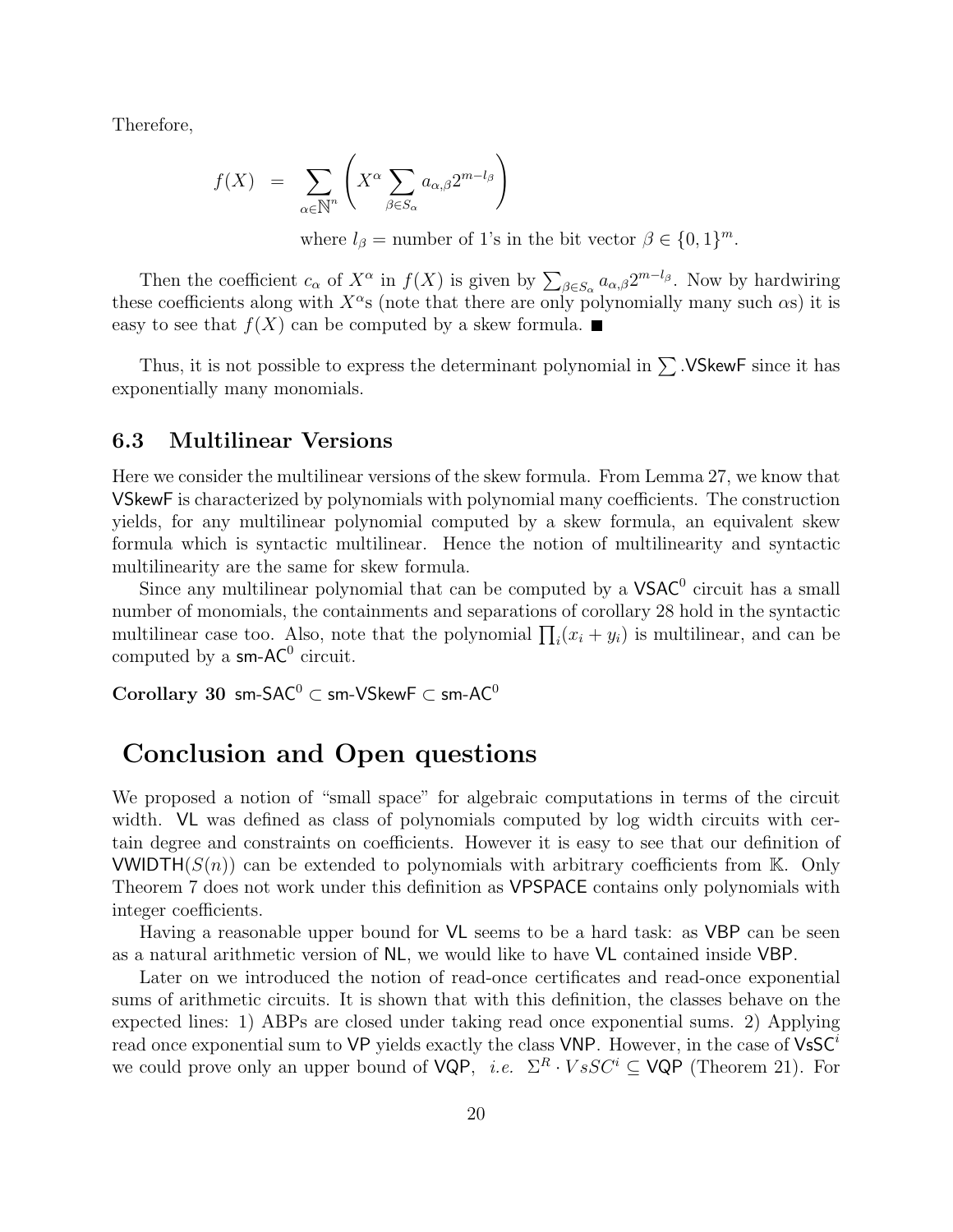the case of  $\Sigma^R \cdot \mathsf{VL}$  the best upper bound one could give is only VNP which is obvious from definition itself.

Are  $VNC^1$  and  $VsSC^0$  separate? The study of read once exponential sums throws in this doubt: Is  $\mathsf{V}\mathsf{s}\mathsf{SC}^0$  really more powerful than  $\mathsf{V}\mathsf{NC}^1$ ? Since we don't have a nice definition of read once certificates for depth bounded circuits, we use the equivalence  $VBWBP = VNC<sup>1</sup>$ for this purpose. From Theorem 18, we have  $\Sigma^R \cdot \mathsf{VBWBP} = \mathsf{VBWBP}$ , hence we can say that  $\Sigma^R \cdot \text{VNC}^1 = \text{VNC}^1$ . On the other hand the best known upper bound for  $\Sigma^R \cdot \text{VsSC}^0$  is VQP. Thus on the one hand showing  $VNC^1 = VsSC^0$  will bring  $\Sigma^R \cdot VsSC^0$  all the way down to  $VNC^1$  and showing a super-polynomial formula size lower bound for  $VSSC^0$  could separate  $V$ s $C^0$  from  $VNC^1$ . However the second one is going to be much harder.

We conclude with the following questions:

- Is VL contained in VBP? *i.e.* do the class of all log width poly degree and size circuits have equivalent **poly** size algebraic branching programs?
- Is  $\Sigma^R \cdot \mathsf{VL} \subseteq \mathsf{VP}$ ? Even in the case of  $\mathsf{VSC}^0$ , it will be interesting to see an upper bound of VP, i.e, is  $\Sigma^R \cdot \mathsf{VSC}^0 \subseteq \mathsf{VP}$ ?
- Is there any natural family of polynomials complete for  $VL$ ?

# References

- [AB09] Sanjeev Arora and Boaz Barak. Computational Complexity: A Modern Approach. Cambridge University Press, New York, NY, USA, 2009. [Bar89] David.A.Mix Barrington. Bounded-width polynomial-size branching programs recognize exactly those languages in NC<sup>1</sup>. Journal of Computer and System Sciences, 38(1):150–164, 1989. [BCS97] P Bürgisser, M. Clausen, and M.A. Shokrollahi. Algebraic Complexity Theory. Springer-Verlag, 1997. [BCSS97] Lenore Blum, Felipe Cucker, Mike Shub, and Steve Smale. Complexity and Real Computation. Springer, 1997. [Bür00] Peter Bürgisser. Completeness and Reduction in Algebraic Complexity Theory. Algorithms and Computation in Mathematics. Springer-Verlag, 2000. [CDL01] A Chiu, G Davida, and B Litow. Division in logspace-uniform NC<sup>1</sup>. RAIRO Theoretical Informatics and Applications, 35:259–276, 2001.
- [CMTV98] Hervé Caussinus, Pierre McKenzie, Denis Thérien, and Heribert Vollmer. Nondeterministic NC<sup>1</sup> computation. Journal of Computer and System Sciences, 57:200–212, 1998.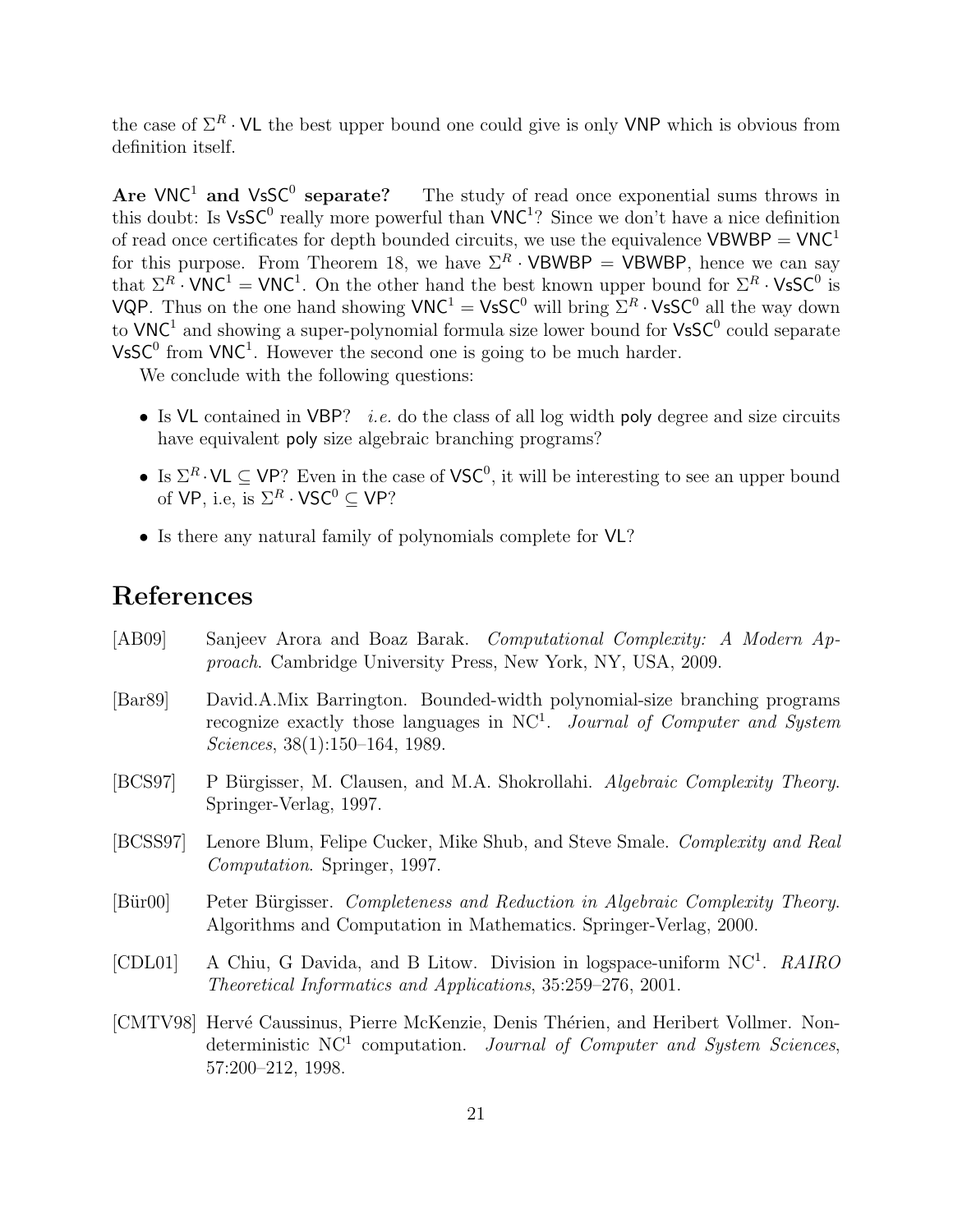- [dN06] Paulin Jacobé de Naurois. A Measure of Space for Computing over the Reals. In CiE, pages 231–240, 2006.
- [Jan08] Maurice J. Jansen. Lower bounds for syntactically multilinear algebraic branching programs. In MFCS, pages 407–418, 2008.
- [JR09] Maurice J. Jansen and B. V. Raghavendra Rao. Simulation of arithmetical circuits by branching programs with preservation of constant width and syntactic multilinearity. In CSR, pages 179–190, 2009.
- [KP07a] Pascal Koiran and Sylvain Perifel. VPSPACE and a Transfer Theorem over the Complex Field. In MFCS, pages 359–370, 2007.
- [KP07b] Pascal Koiran and Sylvain Perifel. VPSPACE and a Transfer Theorem over the Reals. In Wolfgang Thomas and Pascal Weil, editors, STACS, volume 4393 of Lecture Notes in Computer Science, pages 417–428. Springer, 2007.
- [LMR07] Nutan Limaye, Meena Mahajan, and B V Raghavendra Rao. Arithmetizing classes around NC<sup>1</sup> and l. In Patrice Enjalbert, Alain Finkel, and Klaus W. Wagner, editors, *STACS*, volume 665 of *Lecture Notes in Computer Science*, pages 477–488. Springer, 2007.
- [Mal07] Guillaume Malod. The complexity of polynomials and their coefficient functions. In IEEE Conference on Computational Complexity, pages 193–204, 2007.
- [Mic89] Christian Michaux. Une remarque à propos des machines sur R introduites par Blum, Shub et Smale. Comptes Rendus de l'Académie des Sciences de Paris, 309(7):435–437, 1989.
- [MP06] Guillaume Malod and Natacha Portier. Characterizing Valiant's algebraic complexity classes. In MFCS, pages 704–716, 2006.
- [NW95] Noam Nisan and Avi Wigderson. On the complexity of bilinear forms. In STOC '95: Proceedings of the twenty-seventh annual ACM symposium on Theory of computing, pages 723–732, New York, NY, USA, 1995. ACM.
- [SW99] Amir Shpilka and Avi Wigderson. Depth-3 arithmetic formulae over fields of characteristic zero. In IEEE Conference on Computational Complexity, pages 87–, 1999.
- [Tod91] Seinosuke Toda. Counting problems computationally equivalent to the determinant. Technical Report CSIM 91-07, Dept. Comp. Sci. and Inf. Math., Univ. of Electro-Communications, Tokyo, 1991.
- [Tza08] Iddo Tzamaret. Studies in Algebraic and Propositional Proof Complexity. PhD thesis, Tel Aviv University, 2008.